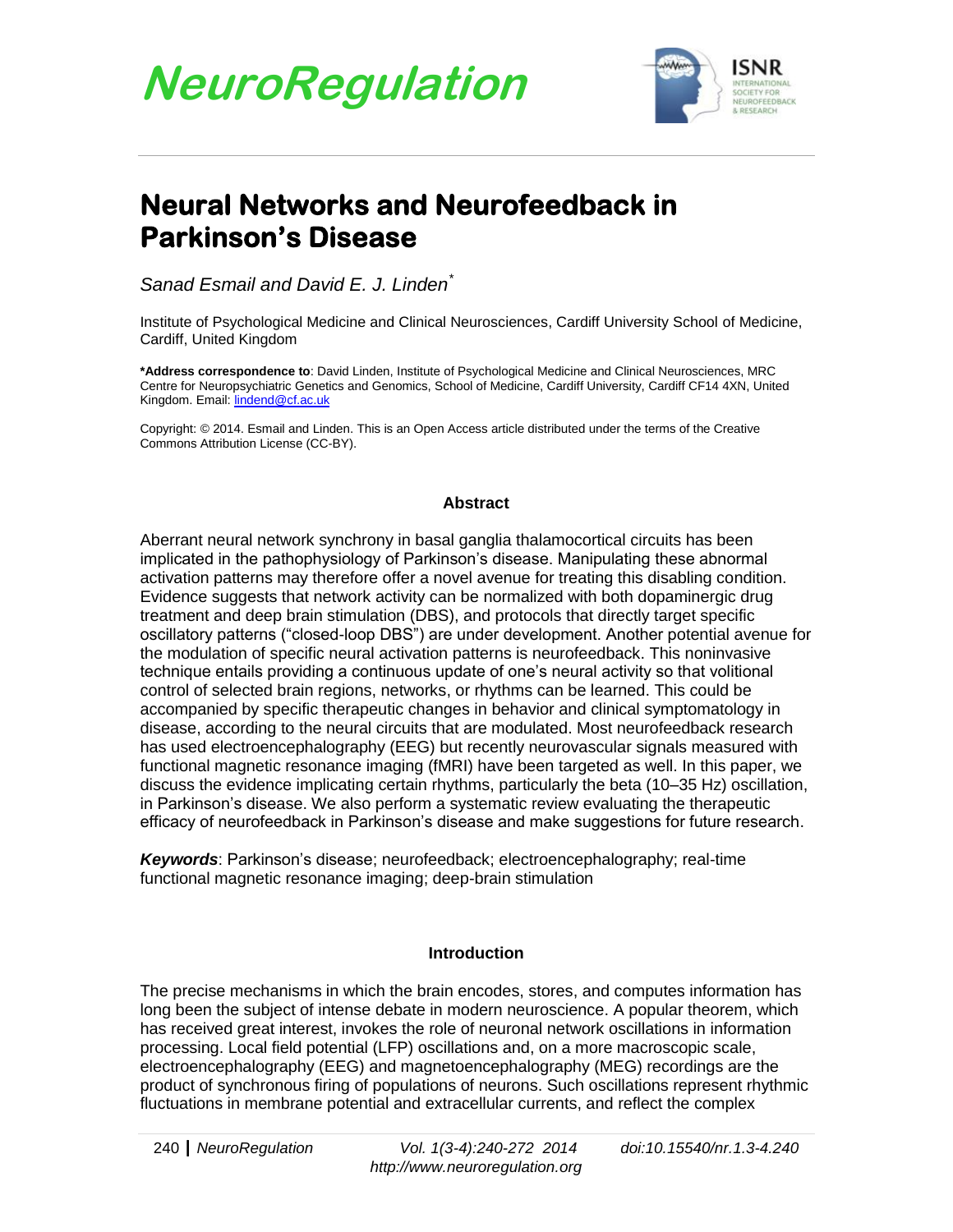interplay between cellular and synaptic mechanisms (Buzsáki, 2006; Logothetis, 2003). Rather than representing mere electrophysiological epiphenomena, network oscillations actively sculpt and coordinate neuronal activity patterns, facilitating transmission, communication and consolidation of information streams (Buzsáki, 2002, 2010; Buzsáki & Draguhn, 2004; Buzsáki & Wang, 2012; Fries, 2005; Wang, 2010).

The level of oscillatory synchronization on a spatial and temporal scale determines the precise frequency and amplitude of these oscillations (Von Stein & Sarnthein, 2000), with different frequency bandwidths correlating with specific behavioral, cognitive, perceptual, and sensorimotor functions (Brown, 2007; Buzsáki, 2006; Crunelli & Hughes, 2010; Laurent, 2002; Steriade, 2003; Varela, Lachaux, Rodriguez, & Martinerie, 2001). Although aberrant network activity spanning most frequency bandwidths has been intertwined with a variety of disease states (Basar, Basar-Eroglu, Guntekin, & Yener, 2013; Bragin, Engel, & Staba, 2010; Traub 2003; Uhlhaas & Singer, 2010), in the context of motor functioning and disorders much research has placed particular focus on the beta (10–35 Hz) rhythm (Brown, 2007; Davis, Tomlinson, & Morgan, 2012; Engel & Fries, 2010; Stein & Bar-Gad, 2013).

In this article, we first discuss the canonical model of the basal ganglia circuitry and its dysfunction in Parkinson's disease (PD), while addressing its limitations. We then discuss the impact of oscillatory network dynamics and its pathological nature in PD with a particular emphasis on the role of beta (10–35 Hz) oscillations. The electrophysiological impact of rhythms within other frequency ranges will also briefly be discussed. Finally, we perform a systematic review highlighting empirical data that has investigated the role of neurofeedback, a novel method for modulating brain activity, in PD, with corresponding suggestions for future research.

#### **Putative Mechanisms Underpinning PD**

PD is a chronic neurodegenerative disorder characterized by progressive loss of dopaminergic neurons in the substantia nigra pars compacta (SNpc) of the midbrain. This manifests clinically as a combination of bradykinesia or akinesia, muscle rigidity, postural instability, and a resting pill-rolling tremor (4–6Hz; Jankovic, 2008). The precise neural mechanisms underpinning this clinical phenotype remain unclear, but certain theories have been proposed.

According to the canonical model (Albin, Young, & Penney, 1989; DeLong, 1990), an imbalance in activity between the direct and indirect neural pathways resulting from striatal dopaminergic denervation is responsible for generating bradykinesia and rigidity. SNpc neurons activate the direct, and inhibit the indirect, pathway via excitatory D1 and inhibitory D2-receptors, respectively, on segregated classes of medium spiny neurons (MSN), which form the sole output of the striatum (Surmeier, Ding, Day, Wang, & Shen, 2007). MSNs send inhibitory projections to the globus pallidus pars interna (GPi) and globus pallidus pars externa (GPe). GPi, in combination with substantia nigra pars reticulata (SNpr), which are both functionally equivalent, represent the only output nuclei of the basal ganglia and send tonic inhibitory projections to the thalamus. The thalamus sends excitatory signals to the neocortex, which completes the basal ganglia thalamocortical loop via dense glutamatergic afferent innervation of the striatum.

Activation of the direct pathway results in inhibition of GPi/SNpr by D1-MSN striatal neurons, thereby disinhibiting excitatory thalamic output to the motor areas of the neocortex, which facilitates locomotor behavior. Activation of the indirect pathway, however, leads to D2-MSN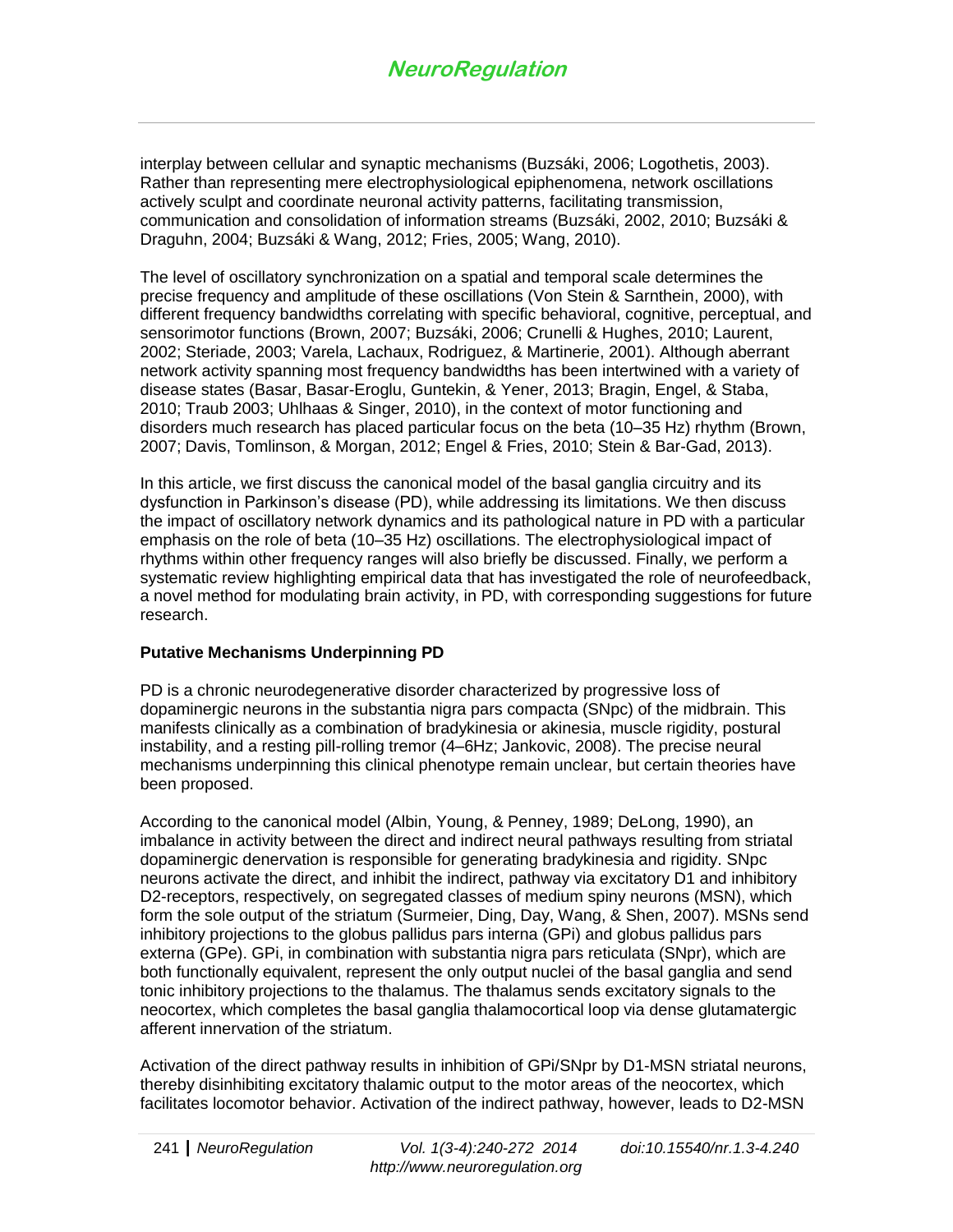striatal neuron-driven inhibition of GPe, which causes disinhibition of subthalamic nucleus (STN; as GPe sends GABAergic inhibitory output to STN). The disinhibited STN, which also receives corticofugal excitatory afferents via a so-called "hyper-direct pathway," is subsequently free to excite GPi/SNpr-mediated inhibition of the thalamus, and consequently reduce activity in the neocortex—this putatively leads to a reduction in locomotion. Ultimately, as a consequence of SNpc degeneration in PD, there is reduced activation of the direct pathway and reduced inhibition of the indirect pathway, which collaboratively provides a mechanistic explanation for the difficulty in initiation of novel movements in PD (see Figure 1).



**Figure 1.** Schematic representations of the canonical basal ganglia circuits in PD. (a) Reduced activation of the striatum in the direct pathway following degeneration of SNpc putatively results in reduced thalamicdriven cortical excitation and subsequent compromised locomotor output.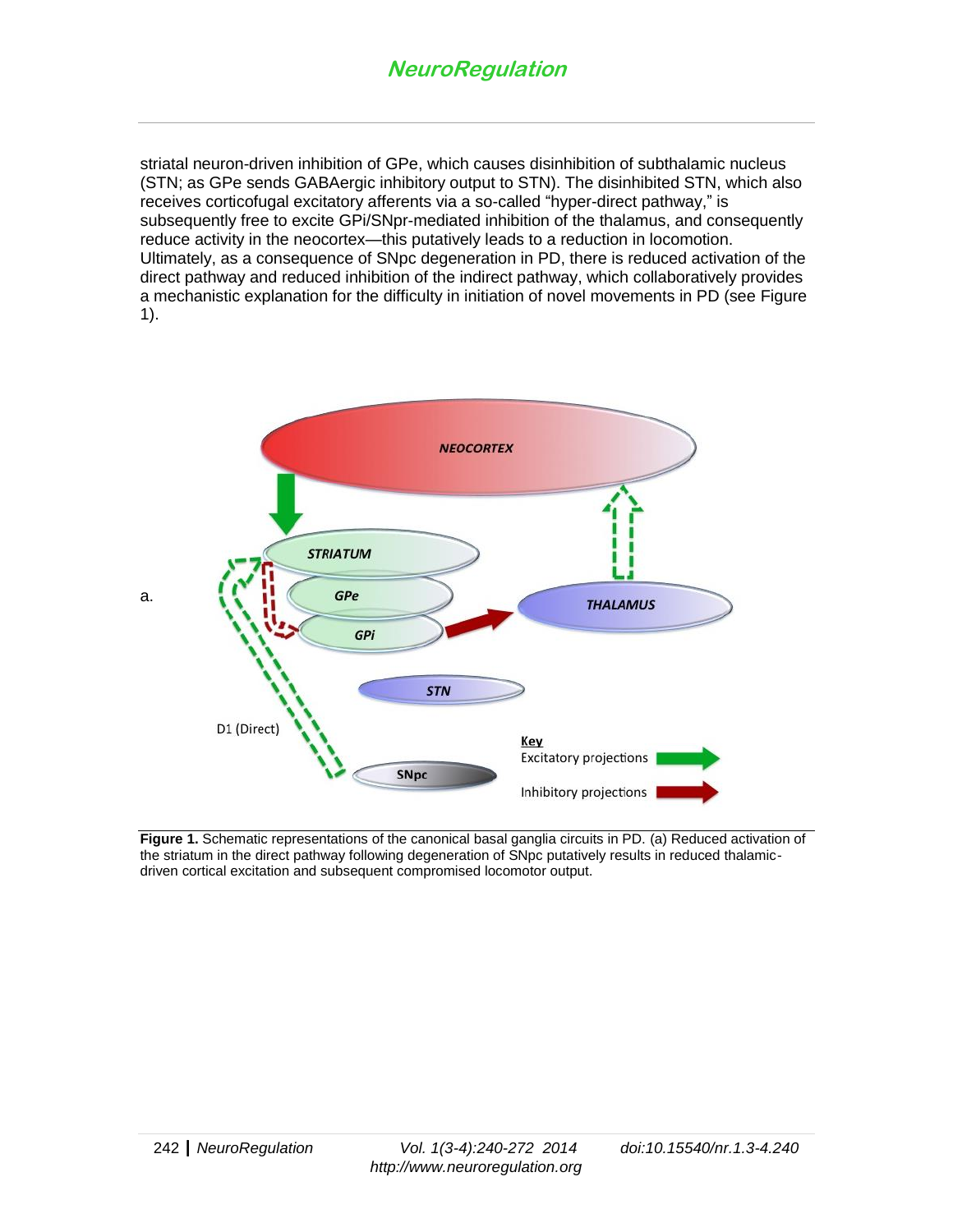

**Figure 1.** Schematic representations of the canonical basal ganglia circuits in PD. (b) Reduced inhibition of the striatum in the indirect pathway ultimately leads to the same outcome as that of reduced excitation of the direct pathway. Dotted arrows represent reduced activity in the corresponding projections.

The antagonistic functional effects of the direct and indirect pathways have been elegantly illustrated in optogenetic experiments, which have aimed to directly modulate basal ganglia circuits *in vivo* (Gradinaru, Mogri, Thompson, Henderson, & Deisseroth, 2009; Kravitz et al., 2010; Tye & Deisseroth 2012). For example, increasing the activation of the direct pathway in transgenic mouse lines, made to selectively express light-activated ion channels in D1- MSN neurons, has been shown to rescue Parkinsonian symptoms in 6-hydroxydopaminelesioned mouse models of PD (Kravitz et al., 2010).

However, the canonical model of PD entails an oversimplification. Although it explains the origin of bradykinesia and rigidity in PD, it fails to explain the remaining clinical manifestations, such as resting tremor. It also makes a significant, and possibly unjustified, assumption that firing rate of neurons is the predominant means by which the brain encodes and transfers information from one region to another (Buzsáki, 2006, 2010). Although there has been some empirical support for the firing rate model of PD (Remple et al., 2011; Steigerwald et al., 2008), conflicting findings have emerged from the literature. For example, single unit recordings have revealed that the average firing rate of GPi neurons, in primates rendered Parkinsonian using 1-methyl-4-phenyl-1,2,3,6-tetrahydropyridine (MPTP), remain largely unchanged, although the canonical model predicts an increase (Tachibana, Iwamuro, Kita, Takada, & Nambu, 2011). During high frequency stimulation of the STN, which is known to improve Parkinsonism (Benazzouz, Gross, Feger, Boraud, & Bioulac, 1993), GPi neurons fail to show the expected decrease in firing rate (Hashimoto, Elder, Okun, Patrick, & Vitek, 2003; Moran, Stein, Tischler, Belelovsky, & Bar-Gad, 2011). Furthermore, functional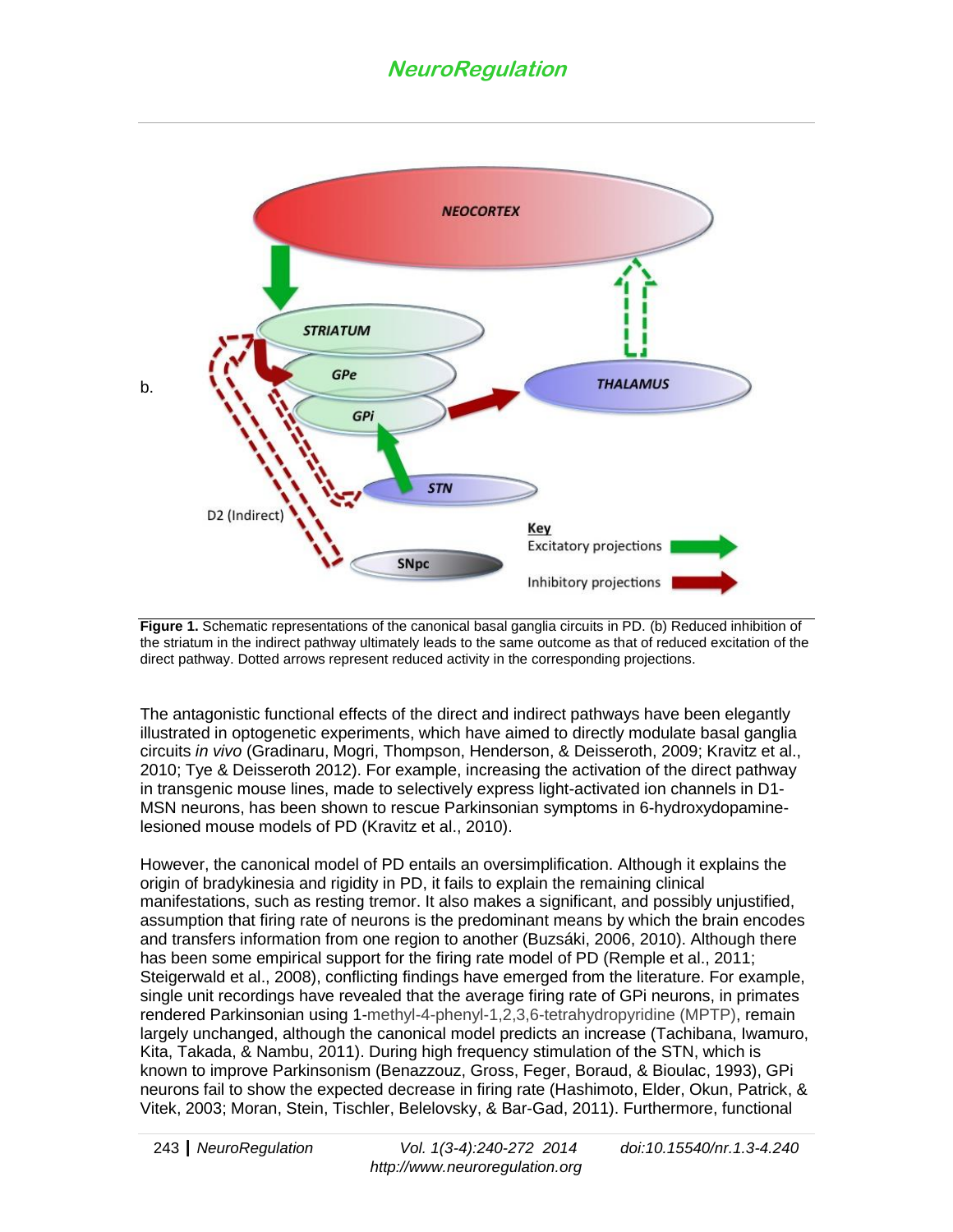neuroimaging and noninvasive brain stimulation studies in PD patients have collectively shown that the activation or level of excitability of the motor cortex is not necessarily reduced in PD (Haslinger et al., 2001; Kleine, Praamstra, Stegeman, & Zwarts 2001; Ridding, Inzelberg, & Rothwell, 1995; Sabatini et al., 2000), which again contradicts predictions from the canonical model of PD.

#### **A Physiological Role for Beta Oscillations**

Beta oscillations are believed to play a physiological role in coordinating motor function. They are pronounced during steady state, tonic contractions, diminish immediately prior to and during the execution of movements, and rebound after movement (Alegre et al., 2005; Courtemanche, Fujii, & Graybiel, 2003; Hutchison et al., 2004; Kuhn et al., 2004; Williams et al., 2005). Although originally labeled as an "idling rhythm," increasing evidence has implicated beta in playing a more active role in maintaining the motor set and resisting the enactment and expression of volitional movements (Engel & Fries, 2010). This has been supported by studies, which have shown that stopping or omitting unwanted behaviors was associated with greater synchronization and coherence of oscillations in the beta frequency band (Gilbertson et al., 2005; Swann et al., 2009; Van Wijk, Daffertshofer, Roach, & Praamstra, 2009). Noninvasive brain stimulation techniques have provided further insight into the active role of the beta rhythms in motor control. The use of transcranial alternating current stimulation (tACS) of the motor cortex to entrain beta oscillatory activity has been shown to reduce motor output and the magnitude of force contraction (Joundi, Jenkinson, Brittain, Aziz, & Brown, 2012; Pogosyan, Gaynor, Eusebio, & Brown, 2009). Furthermore, theta burst stimulation (TBS), a particular type of repetitive transcranial magnetic stimulation (rTMS) protocol designed to inhibit neuronal activity, directed onto primary motor cortex of healthy volunteers, has been associated with significantly increased spontaneous beta oscillations. Importantly, this electrophysiological response only occurred in individuals who experienced reduced corticospinal excitability in the relevant M1 region (McAllister et al., 2013).

Insight has also been provided from studies in PD patients undergoing functional neurosurgery for deep brain stimulation (DBS). Within the STN, beta oscillations are largely detected in the dorsolateral region, which is known to topographically represent the motor area (Monakow, Akert, & Kunzle, 1978; Nambu, Takada, Inase,, & Tokuno, 1996; Romanelli, Esposito, Schaal, & Heit, 2005). High frequency stimulation of the dorsolateral STN provides the optimal therapeutic outcome in PD patients, providing indirect evidence for the role of beta in motor processing (Herzog et al., 2004; Maks, Butson, Walter, Vitek, & McIntyre, 2009). DBS of STN in PD patients, which drove increased beta power in the frontal cortex, was associated with improved stopping performance in a behavioral stop signal task (Swann et al., 2011). DBS of STN at beta frequencies can also lead to worsening of bradykinesia in PD patients (Eusebio et al., 2008; Fogelson et al., 2005).

Thus, beta band synchronization is believed to represent an immutability-promoting rhythm, which locks neural circuitry into a low entropy state that maintains the status quo (Brittain & Brown, 2014; Engel & Fries, 2010). Higher oscillatory synchronization in the beta bandwidth engages large neuronal networks, which may span distant brain regions, into stereotyped, predictable spatiotemporal firing patterns. This is hypothesized to lower neural processing capacity, since such ensembles are prevented from operating in relatively more segregated information processing streams resonating at higher frequencies (i.e., gamma), which would otherwise signal more complex, novel behavioral and higher cognitive functions (Bergman et al., 1998; Brittain, Sharott, & Brown, 2014; Nini, Feingold, Slovin, & Bergman, 1995).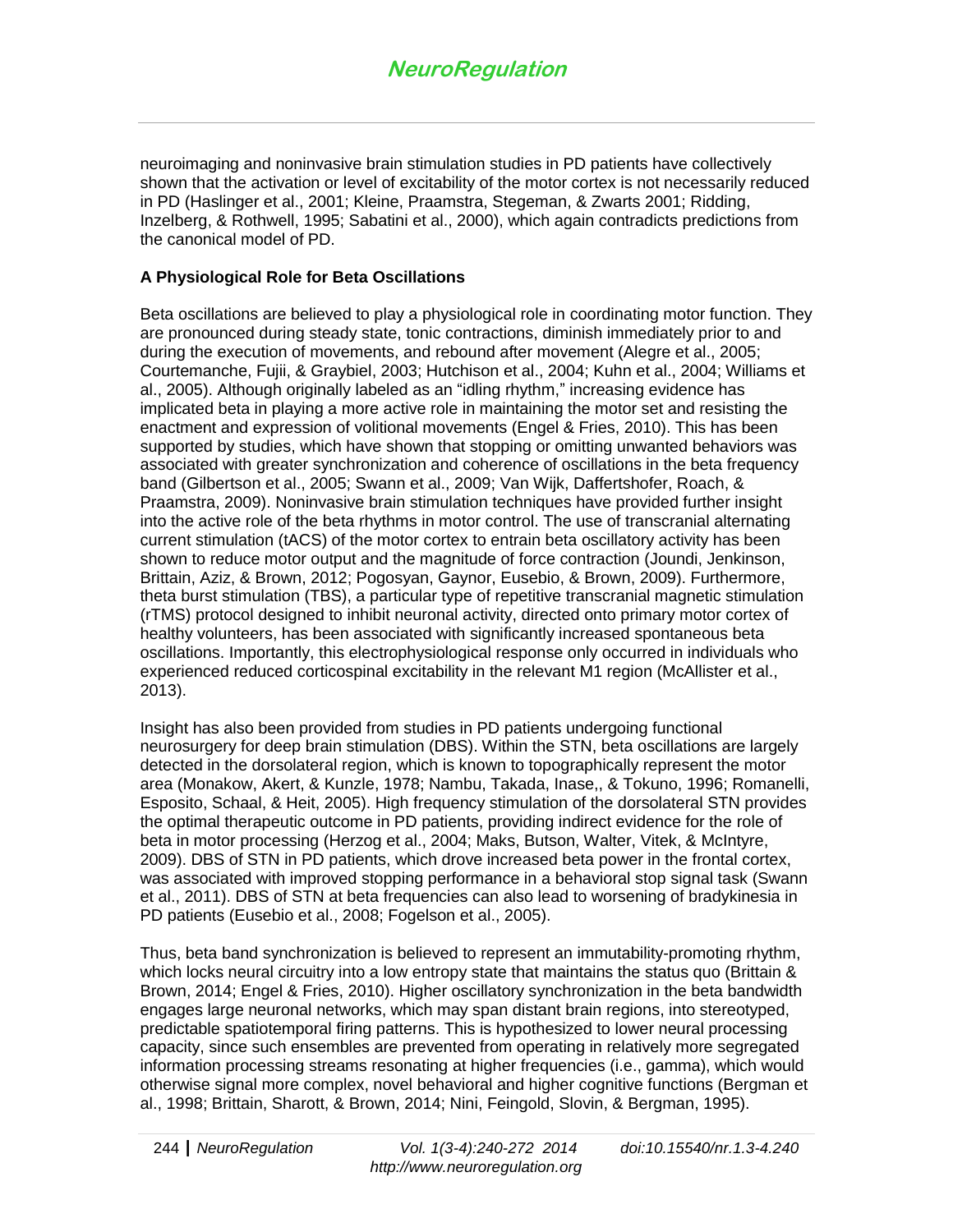Although beta oscillations may display a physiological role in motor processing, and in particular facilitate stopping behaviors (Engel & Fries, 2010; Jenkinson & Brown, 2011), excessive neural network synchrony within this bandwidth has been associated with, and even causally related to, the pathology of PD. Notably, excessive beta synchronization is thought partly to account for symptoms of bradykinesia and rigidity (Zaidel, Arkadir, Israel, & Bergman, 2009), while aberrant oscillations in the theta and gamma range, which we will discuss later, may explain tremor and treatment-related dyskinesia, respectively, although the evidence for the functional role of the latter two rhythms is less robust (Deuschl et al., 2000; Richter, Halje, & Petersson, 2013).

## **The Putative Pathological Role of Beta Activity in PD**

An emerging theory in the PD literature is that striatal dopaminergic denervation leads to excessive beta oscillatory synchronization within the basal ganglia thalamocortical circuits (Hammond, Bergman, & Brown, 2007). Whether this oscillation plays a causal role in driving the pathophysiological manifestations of the disease process, or whether it is merely an epiphenomenon has been the subject of much debate, but increasing evidence is beginning to favor the former scenario. Evidence for the role of beta oscillations in PD have largely stemmed from animal models and from electrophysiological recordings via electrodes in PD patients undergoing functional neurosurgery for DBS.

Nonhuman primates can be rendered Parkinsonian following injection of MPTP as this leads to preferential degeneration of dopaminergic neurons, including the nigro-striatal projections (Pifl, Schingnitz, & Hornykiewicz, 1991; Porras, Li, & Bezard, 2012). Recordings of singleunit activity in STN, GPe, GPi, striatum and motor cortex have revealed significantly increased rhythmic bursting activity following MPTP administration (Boraud, Bezard, Guehl, Bioulac, & Gross, 1998; Goldberg, Rokni, Boraud, Vaadia, & Bergman, 2004; Stein & Bar-Gad 2013). This is accompanied by an increase in correlated, spatiotemporally synchronized neuronal firing in distributed ensembles, which can manifest as an increase in amplitude of beta LFP oscillations within the cortex and basal ganglia (Bergman, Wichmann, Karmon, & DeLong, 1994; Goldberg et al., 2004; Heimer, Bar-Gad, Goldberg, & Bergman 2002; Jaidar et al., 2010; Moran, Stein, Tischler, & Bar-Gad, 2012; Stein & Bar-Gad 2013; Tachibana et al., 2011). Furthermore, recognized treatments for PD, such as STN stimulation and dopamine replacement, have been shown to reduce beta oscillations in the MPTP primate model (Gilmour et al., 2011; Moran et al., 2012).

Rat models of PD, involving selective lesioning of the nigrostriatal pathway following injection of 6-hydroxydopamine (6-OHDA), have provided further support for an association between pathologically elevated beta synchrony and PD. Unilateral hemispheric lesions of the nigrostriatal pathway resulted in increased beta oscillatory activity in SNpr, when compared with the control hemisphere, in combination with contralateral Parkinsonian symptoms (Avila et al., 2010; Delaville et al., 2014). Excessive beta oscillatory synchronization has also been shown to occur in STN-GP networks in 6-ODHA lesioned rat models (Magill, Bolam, & Bevan, 2001; Mallet et al., 2008a, 2008b).

A Dopamine transporter (DAT) knockout mouse has provided a valuable model for studying the neural mechanisms of PD. Costa et al. (2006) simultaneously recorded single-unit activity and LFP oscillations in primary motor cortex and dorsolateral striatum in DAT knockout mice. DAT knockout causes a 5-fold increase in extracellular dopamine levels and results in a hyperkinetic state in novel environments. Administration of the tyrosine hydroxylase inhibitor, alpha-methyl-p-tyrosine (AMPT), which led to rapid depletion of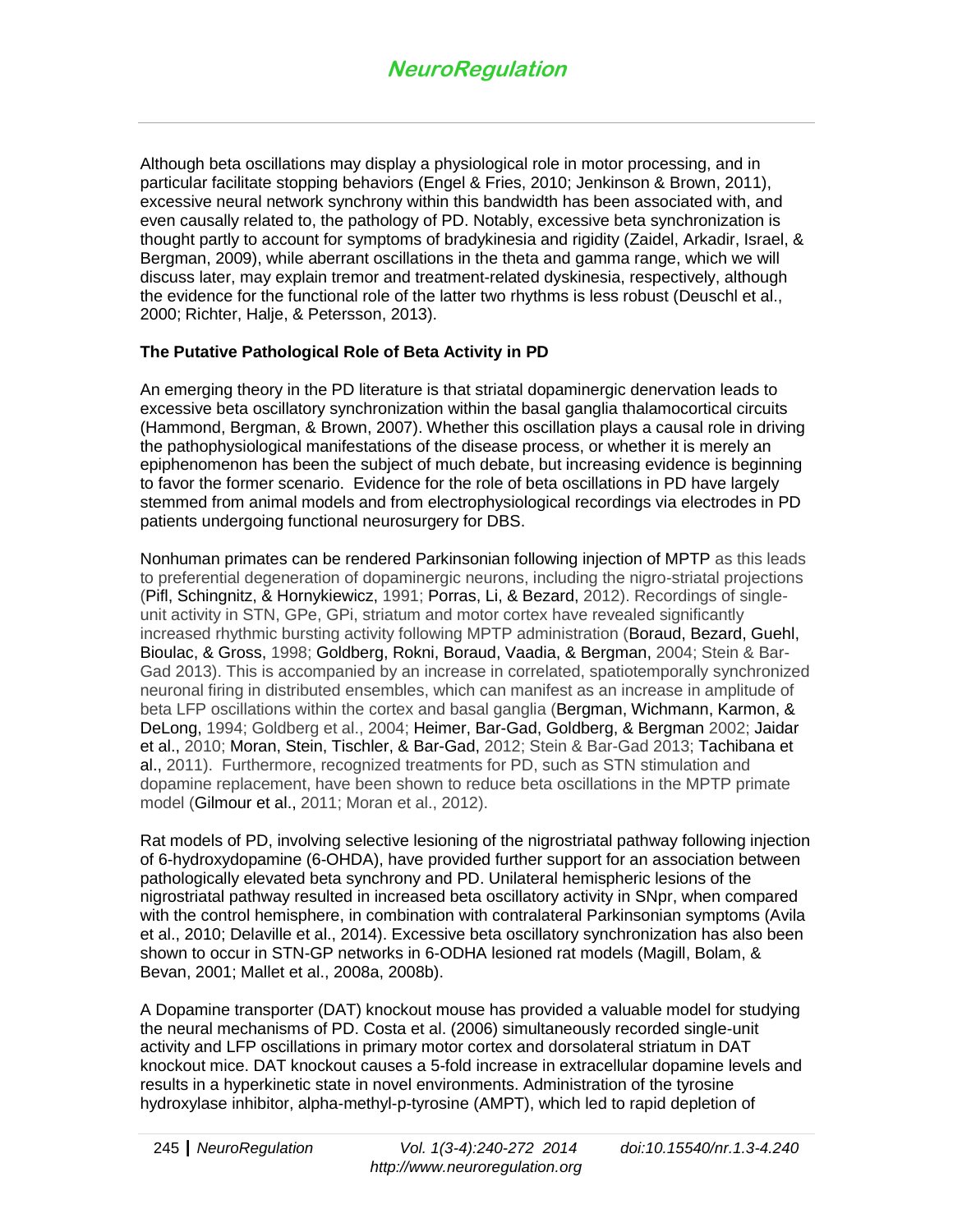dopamine levels (within 20 minutes) to < 0.2% of wild-type controls, resulted in significantly increased beta oscillation amplitude in motor cortex and striatum. In the dopamine-depleted state, neurons in these areas were also significantly more likely to be phase-locked to particular phases of the LFP oscillations, resulting in increased coordination of the corticostriatal neuronal ensemble. Importantly, administration of carbidopa/levodopa, which quickly restored dopamine levels back to baseline, reversed the electrophysiological changes and reduced beta oscillatory synchronization of the corticostriatal network. Interestingly, the overall firing rates of the motor cortical and striatal neurons remained unchanged following manipulation of dopamine levels, despite changes in observed behavior from hyperkinetic to bradykinetic states, which again provides evidence against the canonical model of rate-encoding in the basal ganglia circuitry.

Further evidence for the pathogenic role of beta oscillations in PD has emerged from the study of PD patients undergoing functional neurosurgery for DBS. LFP recordings in the STN tend to show prominent oscillatory activity within the beta band (Brown et al., 2001; Levy et al., 2002; Marsden, Limousin-Dowsey, Ashby, Pollak, & Brown, 2001), during which neuronal discharges in the basal ganglia are phase-locked (Kuhn et al., 2005; Weinberger et al., 2006). Importantly, treatment with levodopa, dopamine receptor agonists, or high frequency STN stimulation, attenuates such beta oscillations (Brown et al., 2001; Eusebio et al., 2011; Kuhn et al., 2008; Levy et al., 2002; Priori et al., 2004; Williams et al., 2002). Furthermore, the spatial extent of beta oscillatory activity in the STN has predicted treatment response (Zaidel, Spivak, Grieb, Bergman, & Israel, 2010). The strength of beta oscillatory activity also correlates with the clinical response to levodopa (Weinberger et al., 2006), and reductions in beta LFP activity in STN have been correlated with clinical improvement (Kuhn, Kupsch, Schneider, & Brown, 2006; Kuhn et al., 2008). The level of bradykinesia and rigidity in PD patients has also been positively correlated with the strength of spatially extended beta synchronization within different depths of the STN (Pogosyan et al., 2010), while the proportion of STN units oscillating at beta frequencies has been correlated with levels of limb rigidity (Sharott et al., 2014). Thus, beta oscillations may represent a valuable electrophysiological biomarker for disease activity in PD, particularly bradykinesia and rigidity (Zaidel et al., 2009).

PD is not just associated with increased temporal synchronization of neural firing within basal ganglia circuits, which is facilitated by the increased rhythmicity with which the neurons fire action potentials. There is also an associated enhancement in synchronization in the spatial domain, with neural populations within and between basal ganglia nuclei, and throughout the basal ganglia-thalamocortical loop, firing more coherently as exemplified by animal models of PD (Mallet et al., 2008a, 2008b; Nini et al., 1995; Raz, Vaadia, & Bergman 2000; Raz et al., 2001) and in PD patients undergoing DBS (Alegre et al., 2005; Brown et al., 2001; Marsden et al., 2001; Williams et al., 2002). Raz et al. (2001) simultaneously recorded spiking activity and LFPs in tonically active neurons (TANs) of the striatum and in GPe and GPi in MPTPtreated monkeys. They showed that following MPTP administration, significantly increased coherent oscillatory activity encompassing beta emerged in TAN-GPe and TAN-GPi neuronal pairs, when compared with the normal state prior to MPTP, implying increased striatal-pallidal interregional synchronization in the Parkinsonian state. Another study with MPTP-treated monkeys, demonstrated coherent oscillatory activity in the 10–15 Hz range between STN and GPi neuronal pairs (Moran et al., 2012). High frequency stimulation of the STN, a well-established form of treatment in PD, resulted in a functional decoupling in beta oscillatory synchronization between STN and GPi in these monkeys. Although this implies that decorrelating neural activity patterns in subthalamic-pallidal circuits may be a mechanism explaining the therapeutic efficacy of DBS, the authors did not corroborate this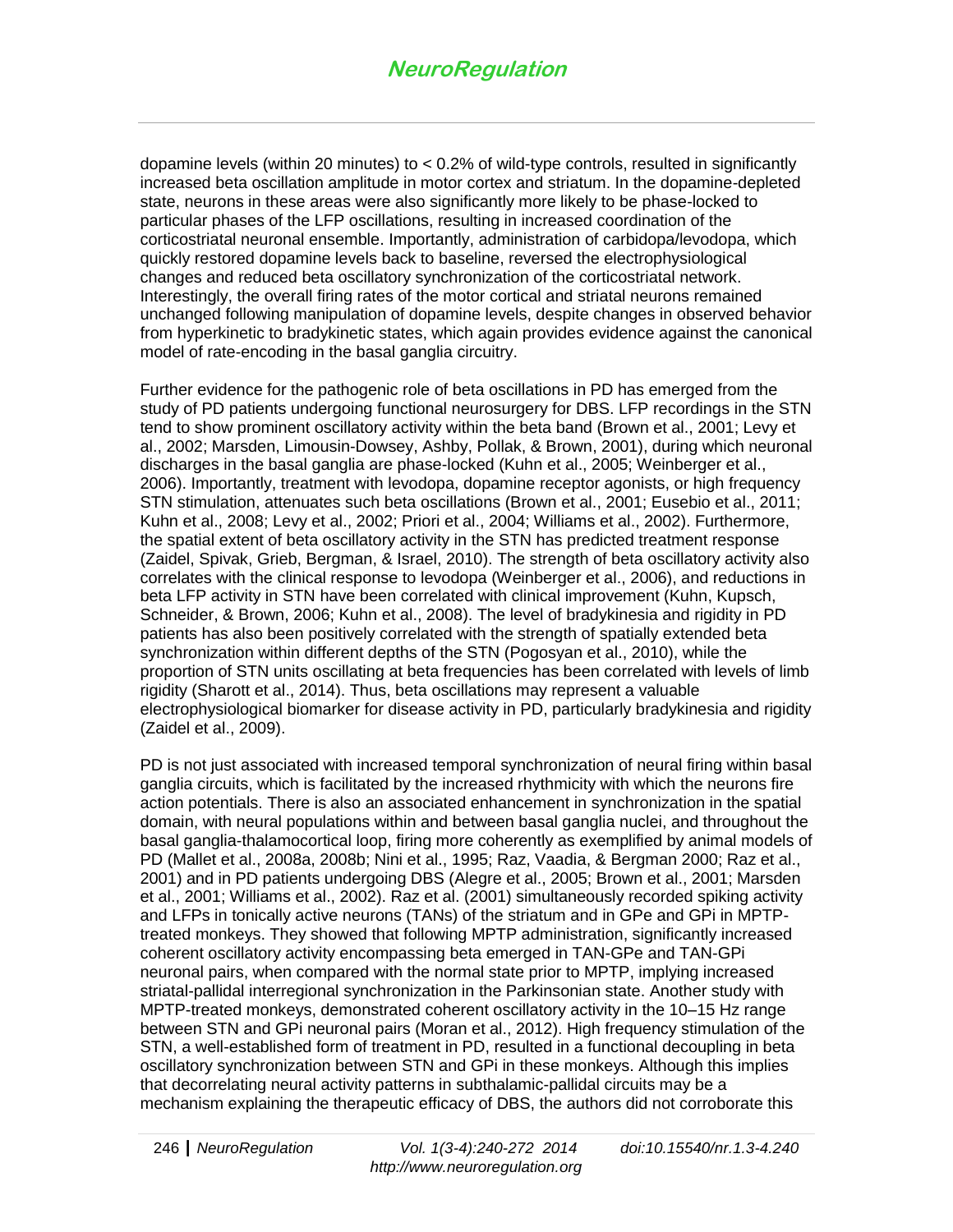through an assessment of the corresponding behavioral responses in the MPTP-primates in their study (Moran et al., 2012).

In patients undergoing surgery for DBS in PD, LFPs simultaneously recorded in GPi and STN show significant coherence at approximately 20 Hz and a smaller peak at 6 Hz (Brown et al., 2001). Significant coherence in the beta range has also been demonstrated between STN LFPs in sensorimotor and noninvasive scalp EEG activity over the supplementary motor area (SMA) in PD patients (Alegre et al., 2005; Fogelson et al., 2006; Marsden et al., 2001; Williams et al., 2002). A major limitation in invasive studies involving PD patients is the fact that—for obvious reasons—direct comparisons cannot be made with healthy human controls, but patients have to serve as their own controls. Identifying changes in the levels of coherence and oscillatory synchronization between different foci of the basal gangliathalamo-cortical loop in response to PD treatments has indeed provided valuable insights into the functional significance of such interregional neural synchrony. For example, high frequency stimulation of the STN adjacent to the recorded area that demonstrates the most coherence in the 15–30 Hz range with SMA produced the most effective relief of Parkinsonian symptoms (Marsden et al., 2001). Furthermore, levodopa treatment has been shown to substantially reduce coherence, at rest and during motor tasks, between GPi and STN, and between STN and SMA, in the beta range (20 Hz), but interestingly increase coherence at 70 Hz (gamma; Brown et al., 2001; Cassidy et al., 2002). The coherence within the beta range between these structures tends to decrease during movement, while gamma coherence tends to increase (Brown et al., 2001; Cassidy et al., 2002). As will be discussed later, oscillations in gamma range may have a prokinetic role.

Recent evidence has supported significant interhemispheric phase-locking within the beta frequency band in PD patients, at the cortical (Silberstein et al., 2005) and subcortical level (Little et al., 2013b). For example, the strength of cortico-cortical coupling in the beta band has been correlated with severity of Parkinsonism and reductions in such coupling strength have been correlated with clinical improvement following L-DOPA and STN stimulation (George et al., 2013; Silberstein et al., 2005). Significant phase-locking at beta frequencies between bilateral subthalamic nuclei in individual PD patients has been demonstrated, and this is selectively attenuated by levodopa (Little et al., 2013b). Thus, excessive beta synchronization on the interhemispheric scale could be another defining electrophysiological characteristic of PD.

However, some contradictory findings have emerged from the literature as well. The role of interregional spatial synchronization, for example, has recently been disputed by Devergnas, Pittard, Bliwise, & Wichmann (2014). The authors made simultaneous recordings of LFPs in GPi and STN, and EEG in M1 cortex using epidural electrodes, and measured signal coherence between each of these structures, in monkeys rendered progressively Parkinsonian with repeated injections of MPTP. The severity of Parkinsonism was correlated with significant increases in spectral power at frequencies below 15.5 Hz (overlapping with the low beta range) and reductions in spectral power at frequencies above 15.6 Hz in M1 and GPi, but with little change in STN. In agreement with the aforementioned studies, these intraregional changes in spectral power were reversed by levodopa treatment. Furthermore, the increasing strength of low-beta coherence between M1 EEG and GPi and STN LFPs were positively correlated with the severity of Parkinsonism. Although this latter finding suggests that increases in spatial synchronization between different nodes of the basal ganglia-thalamocortical loop may underlie Parkinsonian severity, levodopa treatment did not reverse these changes in interregional signal coherence (at < 15.5 Hz). These results may suggest that it is the increased oscillatory synchronization (at least at frequencies below 15.5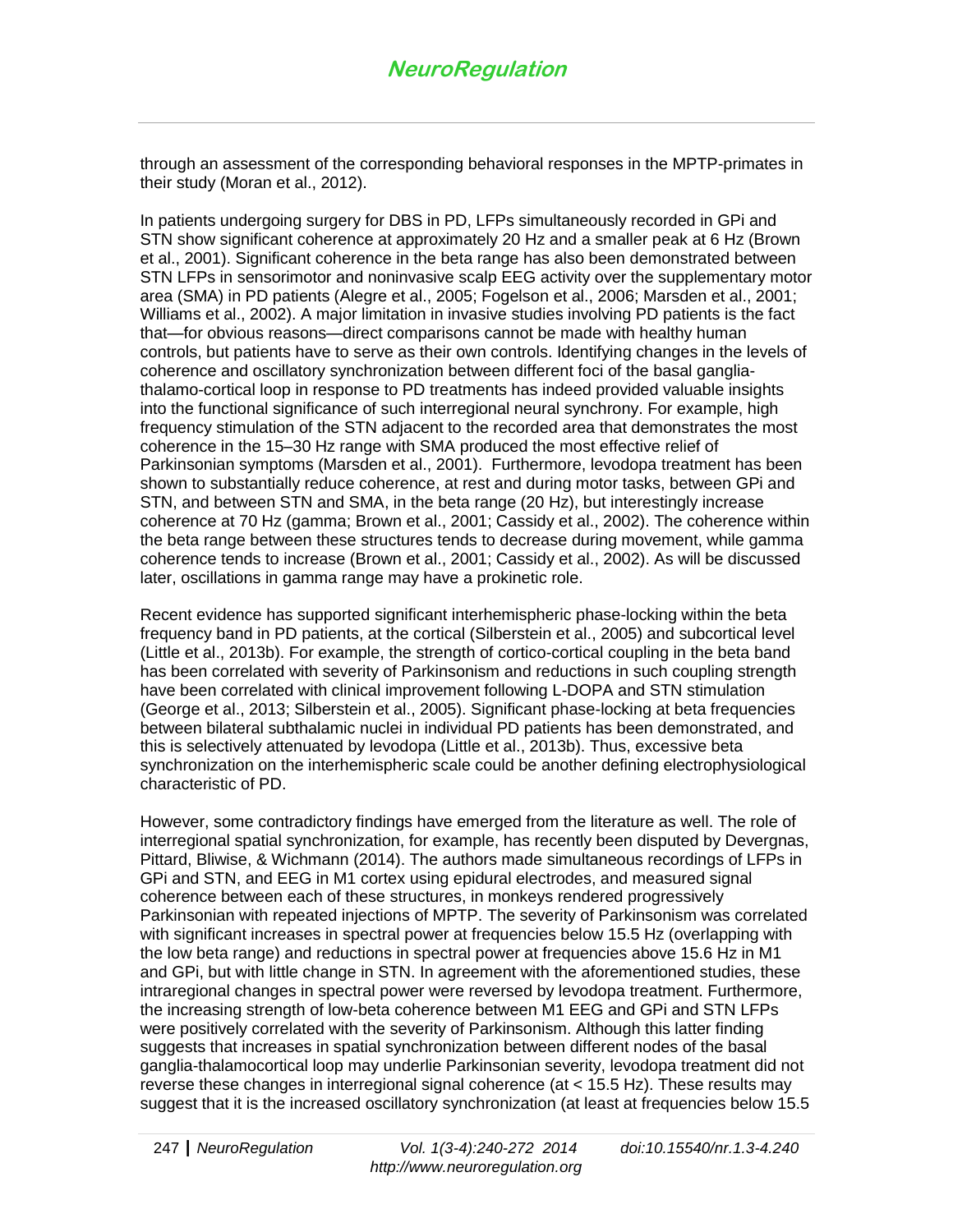Hz in MPTP-treated primates) within the separate nodes of the basal ganglia-thalamocortical loop that plays a more important role in the manifestation of PD symptoms, as opposed to interregional coherence on a more global scale. Alternatively, the failure of dopamine replacement therapy to fully treat Parkinsonism, may suggest a disparate mechanism for its therapeutic efficacy.

In another paper, Leblois et al. (2007) also rendered monkeys progressively Parkinsonian with cumulative MPTP injections. Electrophysiological recordings made in GPi revealed that, despite the emergence of bradykinesia relatively early in the dopamine depletion process, increased oscillations encompassing beta manifested significantly later in the course of Parkinsonism. Although this undermines a causal role for beta oscillatory activity in the pathogenesis of PD, it is important to interpret such data with caution. Recordings were only made in GPi, and therefore the time course for the development of beta oscillations in this brain structure may not necessarily reflect the temporal dynamics in the rest of the basal ganglia-thalamocortical circuit. In addition, the rapid induction of Parkinsonism in the MPTPprimate model does not truly reflect the course of disease progression in PD patients, and so the genesis and mechanisms of the underlying oscillatory dynamics may differ between human disease and corresponding animal models.

#### **Closed-loop DBS Paradigms**

Recent studies employing closed-loop DBS paradigms have provided another means of investigating the pathophysiological significance of beta oscillatory dynamics in PD. Rosin et al. (2011) implanted microelectrodes in GPi and M1 of MPTP-treated monkeys in order to enable the recording of spike and oscillatory activity in both regions, while electrically stimulating GPi. The authors examined the effects of several adaptive closed-loop paradigms, which involved the automatic stimulation of GPi neurons, as a single or train of pulses, in response to action potential spikes detected in GPi or M1. They showed that this closed-loop setup was significantly more effective and efficient in ameliorating akinesia of the MPTP-treated monkeys, when compared with the conventional open-loop DBS paradigm that encompassed GPi stimulation regardless of any ongoing neuronal activity. An unexpected but fortuitous finding of this study was that stimulation of GPi (using a train of pulses) triggered by detection of GPi spikes, as part of a closed-loop paradigm, was associated with worsening of the monkeys' akinesia. Importantly, this was accompanied by a reduction in GPi neuronal firing rates—and not the increase that would be predicted by the canonical model—despite a significantly increased oscillatory bursting activity within the low beta range (12.5 Hz). The authors showed that there were no correlations between pallidal firing rate and oscillatory activity, thereby supporting independent mechanisms. Thus, this study is "proof of concept" that beta oscillatory activity, and not firing rate, is responsible for dictating the level of akinesia in PD models.

If beta oscillations causally drive the pathophysiological manifestations of PD, then manipulating it should lead to corresponding changes in behavior. Indeed, Little et al. (2013a) has provided a major line of evidence for this. The authors used a closed-loop adaptive DBS design in PD patients (*n* = 8) undergoing neurosurgery for DBS of the STN. LFP oscillations within the beta frequency bandwidth were detected using microelectrodes in STN. The adaptive DBS device was designed such that once the beta oscillatory amplitude exceeded a prespecified threshold, implanted electrodes would automatically send a high frequency train of impulses to the STN, until the beta oscillations dropped back down to below threshold. The authors revealed that this paradigm led to significantly greater improvements in Parkinsonian symptoms (rigidity, bradykinesia and tremor) when compared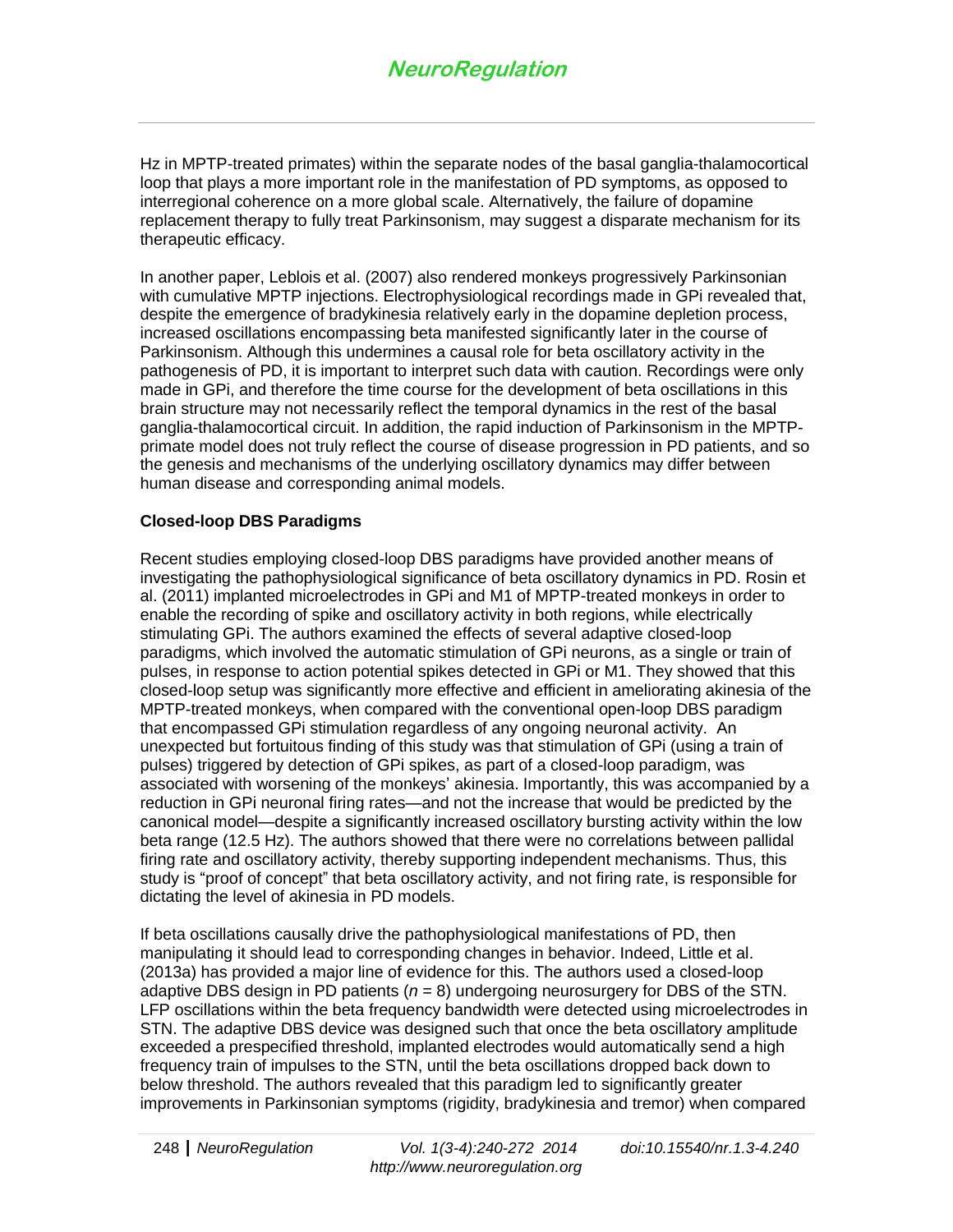with continuous and random intermittent DBS. Clinical parameters were recorded by observers both blinded and unblinded to experimental condition. Closed-loop adaptive DBS led to significantly greater improvements in motor symptom scores on the Unified Parkinson's Disease Rating Scale (UPDRS) compared with continuous DBS (50% vs. 27% improvement). The adaptive design was also more energy-efficient as it achieved greater improvements in symptoms using a 56% reduction in stimulation time. This study thus provides convincing evidence for the causal role of beta in the pathogenesis of PD. These results will need to be replicated by future studies employing larger sample sizes as part of robust randomized-controlled clinical trials.

#### **Gamma Oscillations**

High frequency oscillations within the gamma range (35–90 Hz) are believed to be pivotal in neural computational processing (Fries, 2009). It is assumed that they are primarily generated as a consequence of rhythmic inhibitory postsynaptic potentials (IPSPs) reverberating within interneuronal networks, and between inhibitory interneuron and excitatory pyramidal populations, via recurrent feedforward and feedback loops (Buzsáki, 2006; Buzsáki & Draguhn, 2004; Buzsáki & Wang, 2012). The behavioral correlates of gamma oscillations have been extensively investigated and especially linked with higher cognitive functions spanning attention, memory and perceptual binding (Buzsáki & Wang, 2012; Dehaene & Changeux, 2011; Fries, 2009; van der Helm, 2012). In the context of motor programming, less is known about the role of gamma oscillations compared with beta, but the two are thought to play reciprocal roles (Schoffelen, Oostenveld, & Fries 2005). Whereas beta has been inextricably associated with sustaining the motor set in a tonic state, maintaining the status quo and stopping unwanted behaviors, gamma oscillations have been positively correlated with voluntary movements and limb kinematics (Jenkinson, Kuhn, & Brown, 2013).

Gamma represents a broad range of frequencies, and data from human studies have especially implicated the 60–90 Hz frequency range in motor processing (Jenkinson et al., 2013). EEG studies in healthy volunteers, and data from invasive electrocorticographic (ECoG) recordings in patients with epilepsy, have collectively shown that during voluntary arm-reaching movements, there are focal increases in power and synchrony within the gamma band in corresponding regions of sensorimotor cortex and supplementary motor area (Ball et al., 2008; Miller et al., 2007; Ohara et al., 2000; Pfurtscheller, Graimann, Huggins, Levine, & Schuh, 2003). Direct LFP recordings in STN in PD patients provide convergent evidence. For example, performance of a voluntary movement during a stop signal paradigm was associated with an increase in gamma power in the subthalamic nucleus and corticosubthalamic coherence in the gamma range, whereas successful inhibition of the response had the opposite effect (Alegre et al., 2013).

Treating PD patients with levodopa increases gamma power within the STN and enhances gamma synchrony between STN and GPi (Brown et al., 2001; Cassidy et al., 2002; Kempf et al., 2009), providing support for its beneficial, prokinetic functional role. However, gamma oscillations have also been associated with dyskinesia (Halje et al., 2012; Richter et al., 2013). Indeed, one of the major side effects of levodopa is dyskinesia, and since this medication has been associated with increases in gamma oscillations, such a deleterious clinical correlate of gamma should come as no surprise (Richter et al., 2013). In the hemiparkinsonian, 6-hydroxydopamine lesioned rat model, Halje et al. (2012) showed that periods of dyskinesia following levodopa therapy were strictly associated with gamma oscillations in the cortex and to a lesser extent, the ipsilateral striatum, of the affected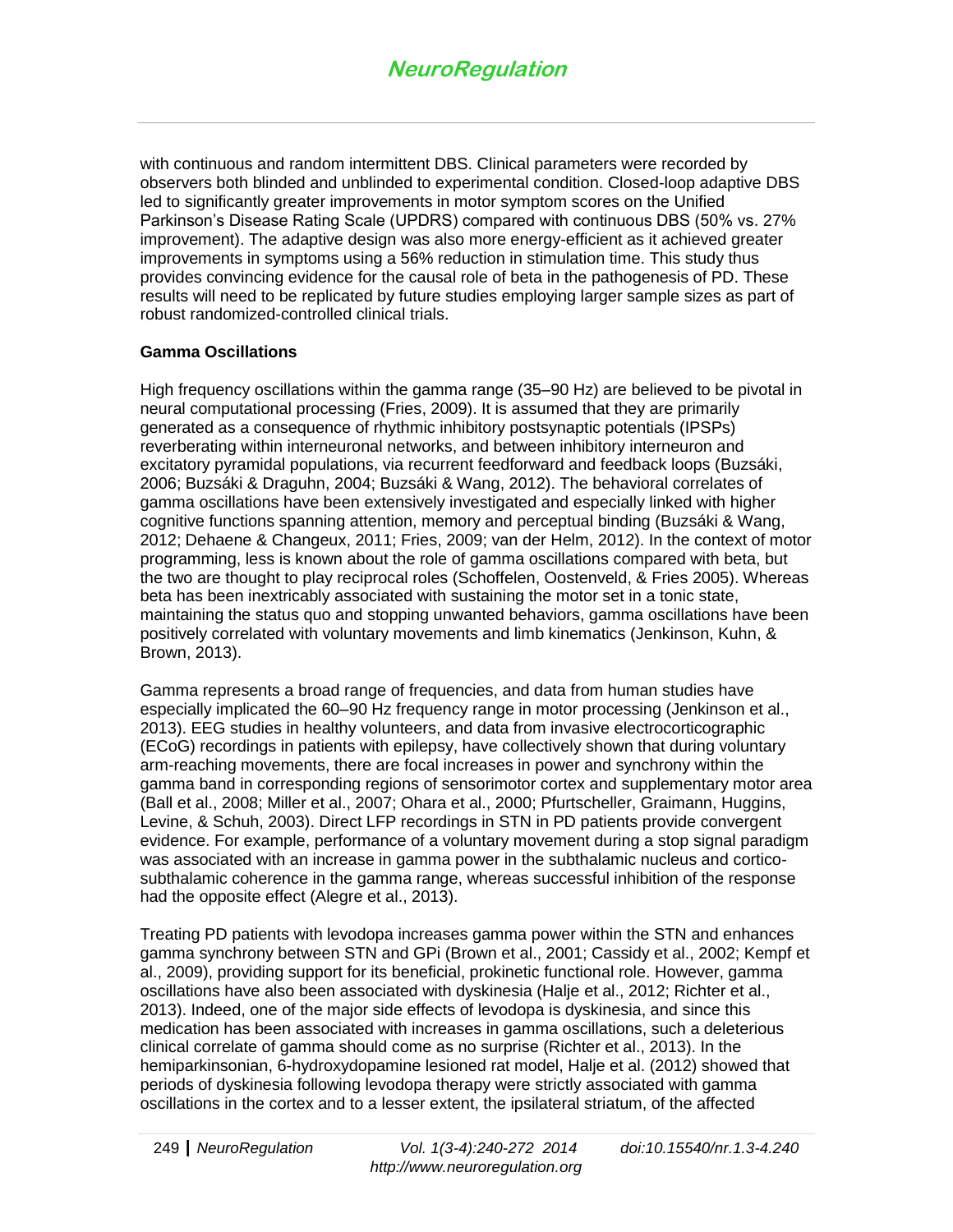hemisphere, centered at approximately 80 Hz. Furthermore, localized cortical application of a D1-receptor antagonist significantly attenuated the dyskinesia and the corresponding 80 Hz oscillation. Evidence for the pathological role of gamma oscillations in dyskinesia, however, is still in its infancy, and further support for this theory remains to be evaluated in human studies (but see Alonso-Frech et al., 2006).

Although causal evidence for gamma oscillatory synchrony in driving novel motor behavioral patterns is still lacking, the evidence thus far described is supportive of the following theory: Motor processing and the expression of voluntary behavioral movements is determined by the relative balance between oscillatory synchrony in the beta and gamma range, throughout the basal ganglia thalamocortical loops. Neural networks within, and between, the cortex, basal ganglia, and thalamus communicate via oscillatory synchrony in parallel topographic spatial channels, somatotopically corresponding to different body regions. Furthermore, the frequency channels in which these neural loci interact dictate their behavioral representations, thereby creating another dimension to neuronal interplay. Pathological levels of synchrony at different frequency bands lead to corresponding pathological behavioral and clinical patterns. Excessive intra- and interregional beta synchronization, in particular, leads to a loss of segregation of these parallel-processing loops, ultimately creating the akinetic-rigidity phenotype of PD (see Figure 2). Although requiring more empirical support, excessive gamma synchronization may potentially underpin the chaotic kinaesthetic activity that characterizes dyskinesia syndromes.

The role of oscillations outside the beta and gamma range has been less explored. Theta (4– 7 Hz) oscillations may also contribute to the development of dyskinesia (Alonso-Frech et al., 2006) and Parkinsonian tremor. Indeed, excessive oscillatory synchronization throughout a loop encompassing the neocortex, basal ganglia, thalamus, and cerebellum in the theta bandwidth, which coincides with the frequency of the Parkinsonian resting tremor, may represent a putative mechanism for such tremor (Schnitzler & Gross, 2005; Timmermann et al., 2003). However, as with beta oscillations, it remains to be determined precisely which component of this loop is responsible for generating the tremor rhythm (Deuschl et al., 2000; Dovzhenok & Rubchinsky, 2012).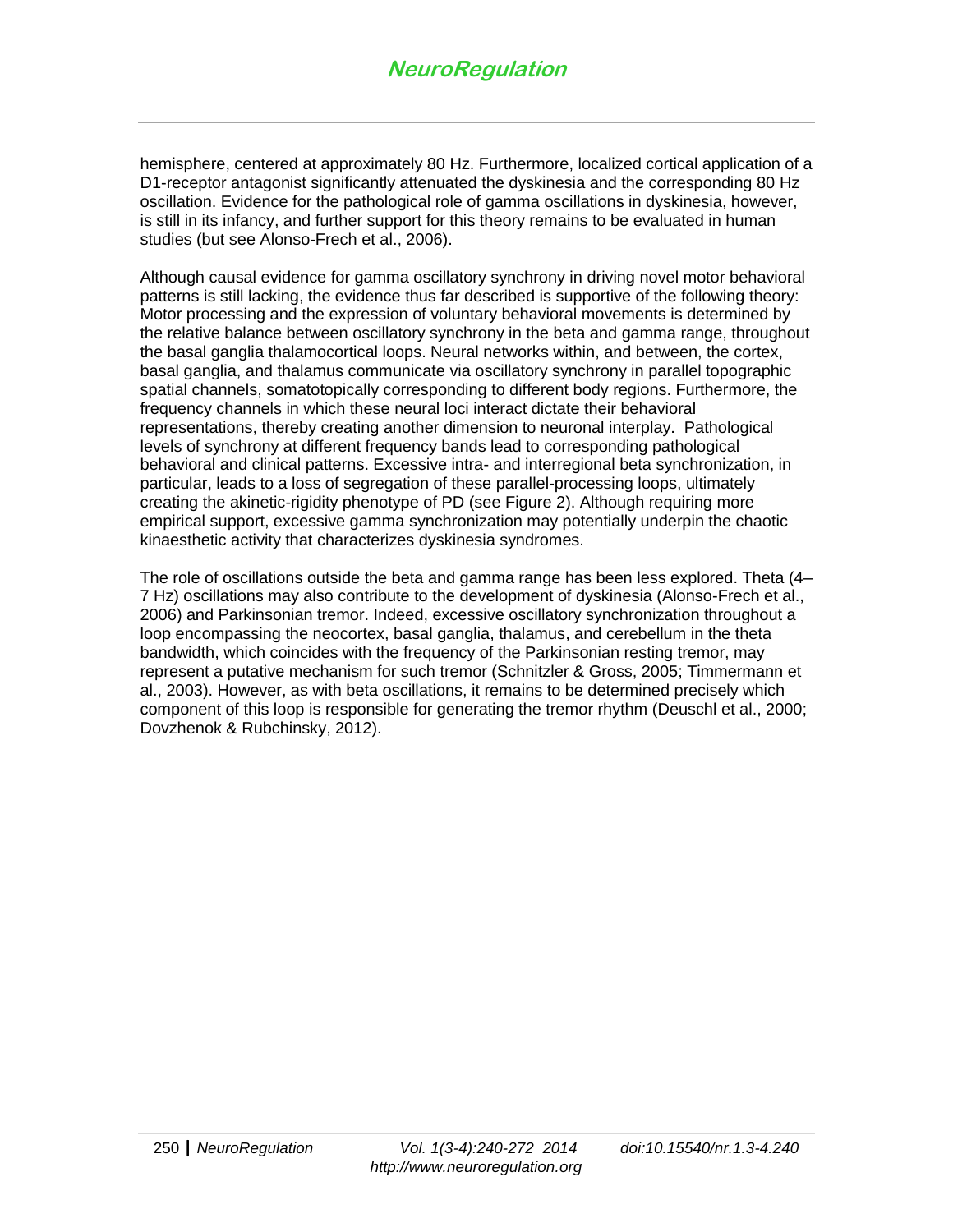

**Figure 2**. Synchronous interactions between neuronal groups occur at two distinct spatial scales. Oscillatory activity arises at the local neural circuit level within the cortex, basal ganglia, and thalamus. Oscillatory synchronization can also arise on a larger scale, which involves coherent activity across entire basal ganglia-thalamo-cortical networks. Although oscillatory synchronization plays a key physiological role in computational processing, excess synchronous oscillatory activity within local networks, and excess coherence across global networks, putatively contributes to the pathophysiology of PD.

## **Neurofeedback**

Neurofeedback is a technique of learned self-regulation of neural activity. Participants receive online information about a parameter of neural activity and have to regulate it in a particular direction. Volitional regulation of brain rhythms or circumscribed brain regions (or networks) can be achieved through EEG or real-time functional magnetic resonance imaging (real-time fMRI) (see deCharms, 2008; Esmail & Linden, 2011; Ruiz, Buyukturkoglu, Rana, Birbaumer, & Sitaram, 2014; Sulzer et al., 2013). Such regulation of regional neural activity has been shown to be associated with predictable cognitive and behavioral effects (Ruiz et al., 2014) and has been extended to the treatment of psychopathologies, such as depression (Esmail & Linden, 2011; Linden et al., 2012; Linden, 2014). Having discussed the neural networks and oscillatory dynamics that putatively play a pathological role in PD, we will now perform a systematic review of the literature and discuss relevant studies that have explored the application of neurofeedback to PD.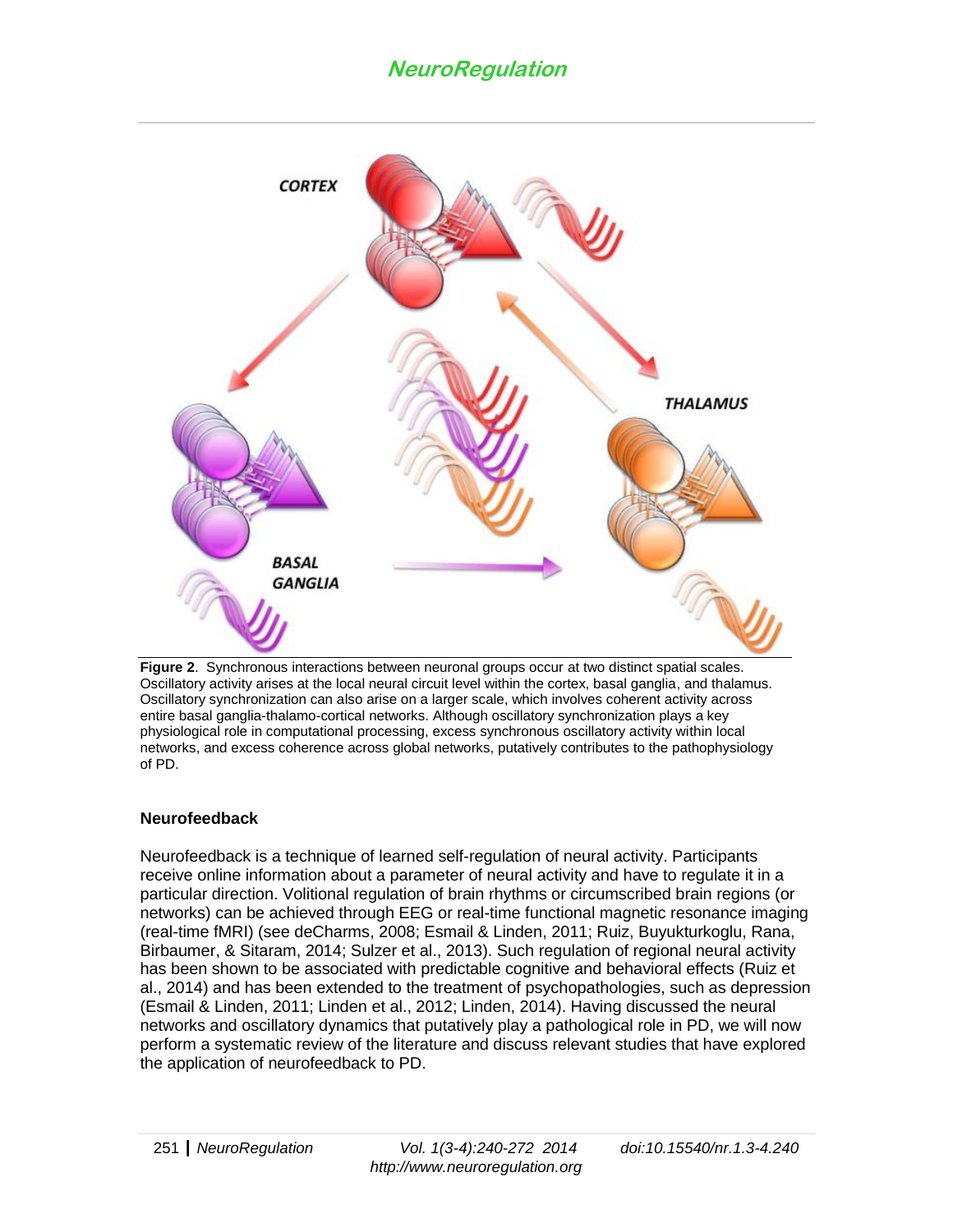#### **Methods**

We searched the following databases, during April and May 2014 (cut off date 27 May 2014), for clinical trials that investigated the therapeutic efficacy of neurofeedback training in Parkinson's disease: EMBASE 1947 to 2014, Ovid MEDLINE 1946 to 2014, PubMed 1990 to 2014, and SCOPUS 1960 to 2014. Our search terms included Parkinson's disease in combination with the terms: neurofeedback, EEG feedback, and real-time fMRI. Inclusion criteria included articles published in the English language and in peer-reviewed journals.

#### **Results and Discussion of Neurofeedback Trials**

We identified a total of six relevant papers investigating neurofeedback training in patients with Parkinson's disease: one case study and five controlled trials (two of which were randomized). An overview of these studies is summarized in Table 1.

Thompson and Thompson (2002) published the first case study, which analyzed the effects of EEG neurofeedback in a patient with Parkinson's disease and dystonia. In the ON medication state, the patient was trained to increase the 12–15 Hz rhythm of sensorimotor cortex, while inhibiting 6–10 Hz and 25–32 Hz cortical activity. Neurofeedback training was combined with biofeedback of respiratory and heart rate, in combination with diaphragmatic breathing exercises. The patient showed subjective improvements in her dystonic symptoms, the ability to overcome "freezing" of movements as part of PD, and improved quality of life.

Erickson-Davis, Anderson, Wielinski, Richter, and Parashos (2012) employed the first randomized, sham-controlled neurofeedback study design in PD. Patients in the ON medication state, and reporting levodopa-induced dyskinesia for at least 20% of the waking day, were randomly assigned to complete 24 thirty-minute sessions of active EEG-feedback training (*n* = 5) or sham feedback (*n* = 4). The active treatment group was trained to enhance 8–15 Hz (alpha and low beta) cortical activity at C3–C4 EEG electrodes, while inhibiting 4–8 Hz (theta) and 23–34 Hz (high beta) activity. Amplitude and coherence measures of the selected frequency bands were translated to audio feedback for participants. Initial efforts at down-regulating 4–8 Hz oscillations were abandoned as patients reported immediate subjective worsening of PD symptoms and reductions in their sense of wellbeing. Patients in the active treatment group were otherwise able to successfully manipulate EEG activity via operant conditioning, in the remaining target EEG frequency bands. Specifically, the active neurofeedback group significantly decreased 23–34 Hz, and increased 8–15 Hz power, in the right and left frontal and posterior regions. Within the coherence parameter, the only significant changes were increases in the 8–15 Hz range, and this was observed in the left frontal-right posterior linked regions. Despite significant changes in EEG measures, patients in the active treatment group showed no significant improvements in primary outcome measures of levodopa-induced dyskinesia, nor in secondary outcome measures of clinical features of PD represented by UPDRS scores, as with sham controls (whom did not receive veridical feedback).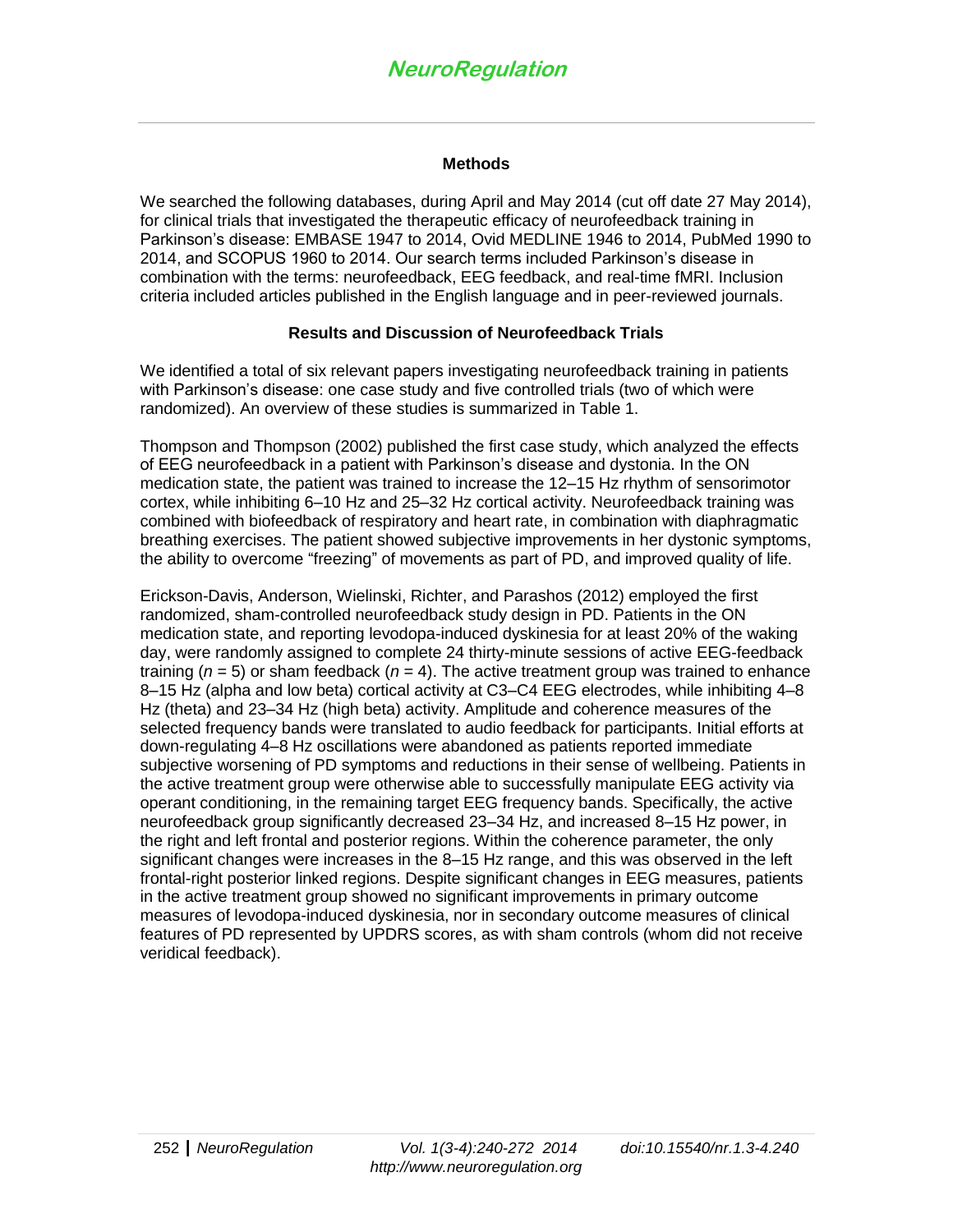### **Table 1**

*Overview of Studies*

|                                                  |                                                                                                                             | <b>Training Paradigm</b>                                                                                                                                                                | No. of                                                      | <b>Medication</b>       |                                                                                                                                                                  |
|--------------------------------------------------|-----------------------------------------------------------------------------------------------------------------------------|-----------------------------------------------------------------------------------------------------------------------------------------------------------------------------------------|-------------------------------------------------------------|-------------------------|------------------------------------------------------------------------------------------------------------------------------------------------------------------|
| <b>Study</b>                                     | Design                                                                                                                      |                                                                                                                                                                                         | <b>Sessions</b>                                             | <b>State</b>            | <b>Outcome</b>                                                                                                                                                   |
| <b>Thompson and</b><br><b>Thompson</b><br>(2002) | Case Study                                                                                                                  | Increasing 12-15Hz,<br>while inhibiting 6-10<br>Hz and $25-32$ Hz<br>cortical rhythm;<br>combined with<br>biofeedback and<br>diaphragmatic<br>breathing exercise                        | 30; over 6<br>months                                        | ON                      | Overall improved<br>quality of life. No<br>standardized<br>outcome measure<br>was used.                                                                          |
| <b>Subramanian</b><br>et al. (2011)              | Non-<br>randomized<br>controlled<br>trial; NF<br>$(n = 5 \text{ PD})$<br>vs. MI<br>$(n = 5 \text{ PD})$                     | Up-regulation of<br>SMA BOLD activity                                                                                                                                                   | 2; over 2-6<br>months                                       | ON                      | Only NF group<br>successfully up-<br>regulated SMA<br>and achieved<br>significant<br>improvements in<br><b>UPDRS</b> and<br>finger tapping<br>scores.            |
| Erickson-Davis<br>et al. (2012)                  | Randomized-<br>controlled<br>trial; NF<br>$(n = 5 \text{ PD})$<br>vs. sham<br>$(n = 4 \text{ PD})$                          | Increasing 8-15 Hz,<br>while inhibiting 4-<br>8Hz and 23-34Hz<br>cortical activity                                                                                                      | 24; over<br>$12 - 15$<br>weeks                              | ON                      | Neither group<br>showed<br>significant<br>improvements in<br>LID (primary<br>outcome<br>measure) or<br><b>UPDRS</b> scores<br>(secondary<br>outcome<br>measure). |
| Buyukturkoglu<br>et al. (2013)                   | Small<br>controlled<br>study; NF<br>$(n = 1 \text{ PD})$<br>vs. NF<br>$(n = 3)$<br>healthy<br>controls)                     | Up-regulation of<br>SMA BOLD activity                                                                                                                                                   | Variable,<br>ranged<br>from $2$ to $6$                      | <b>Not</b><br>specified | Up-regulation of<br><b>SMA</b> slowed<br>movements on a<br>motor sequence<br>task in all<br>participants                                                         |
| Fumuro et al.<br>(2013)                          | Non-<br>randomized<br>controlled<br>trial; NF<br>$(n = 10 \text{ PD})$<br>vs. NF<br>( <i>n</i> = 11<br>healthy<br>controls) | Enhancing negative<br><b>SCP shifts</b><br>(negativation)                                                                                                                               | $2-4$ one-<br>day<br>sessions;<br>at $1-6$ day<br>intervals | ON                      | Good NF<br>performance<br>resulted in<br>increased early<br>BP. Poor NF<br>performance had<br>the opposite<br>effect.<br>Behavioral<br>measures not<br>assessed. |
| Azarpaikan et<br>al. (2014)                      | Randomized-<br>controlled<br>trial; NF<br>$(n = 8 \text{ PD})$<br>vs. sham<br>$(n = 8 \text{ PD})$                          | Increasing 12-15<br>Hz, while decreasing<br>4-7Hz cortical<br>activity<br>$M$ ote: $IID - I$ evodopa-induced dyskinesia: $MI -$ motor imageny: $NF -$ Neurofeedback: $PD -$ Parkinson's | 8;<br>spanning<br>2.5 weeks                                 | ON                      | Significant<br>improvements<br>occurred in static<br>and dynamic<br>balance in the NF<br>group only.                                                             |

*Note:* **LID** = Levodopa-induced dyskinesia; **MI** = motor imagery; **NF** = Neurofeedback; **PD** = Parkinson's disease; **SCP** = slow cortical potential; **SMA** = supplementary motor area; **UPDRS** = Unified Parkinson's Disease Rating Scale.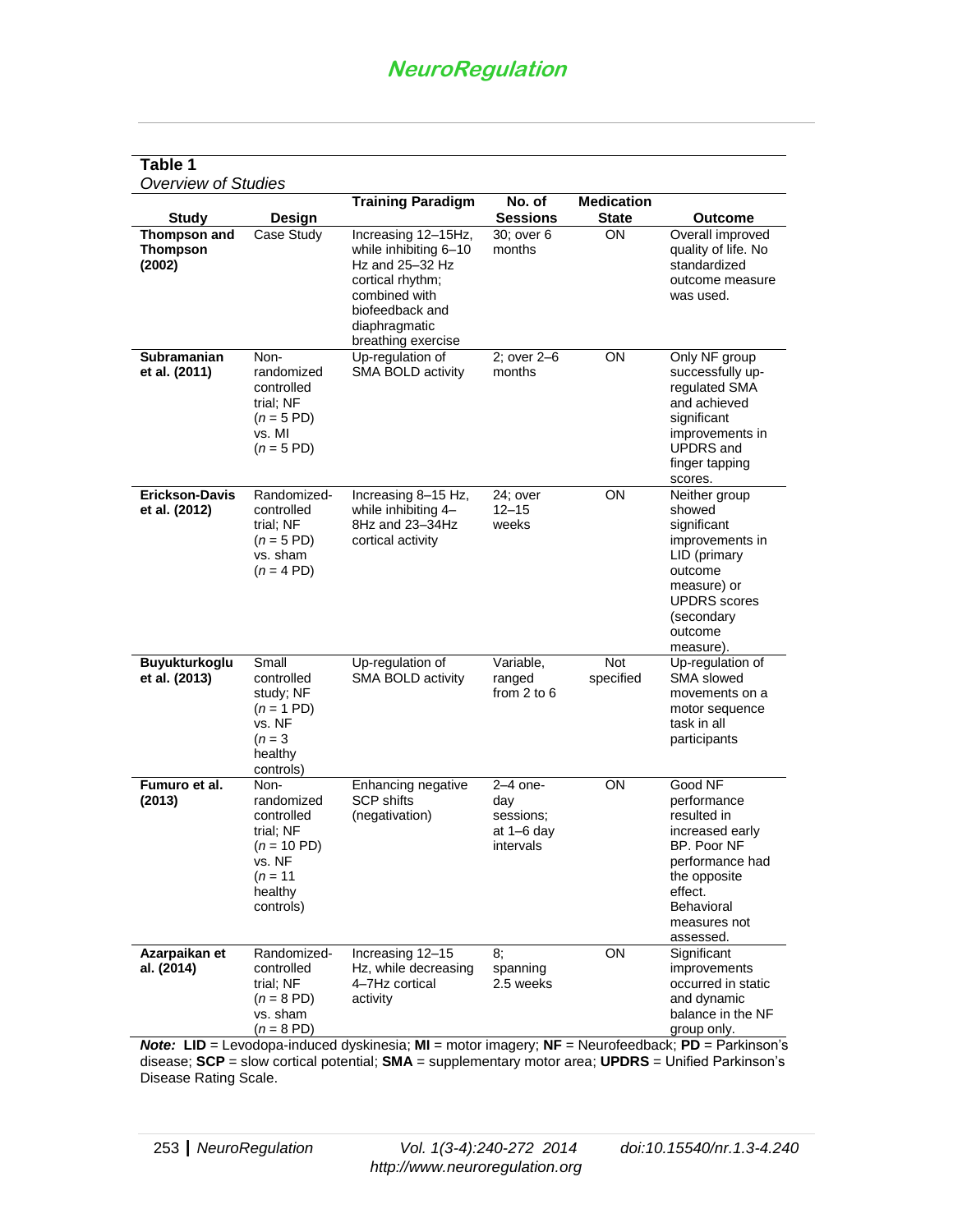Although the clinical results have been disappointing, several issues must be borne in mind:

- 1. The study utilized a small sample size  $(n = 9)$ .
- 2. Patients in the active neurofeedback group were not matched with those in the sham group (the treatment group were significantly older and had lower baseline dyskinesia).
- 3. The failure to significantly decrease coherence in the high beta range (23–34 Hz) over sensorimotor cortex may have underestimated the potential therapeutic efficacy of EEG feedback training.
- 4. Most importantly, the target frequency ranges for neurofeedback training may not have been appropriately selected.

Regarding the last point, we must review the frequency ranges that have been implicated in the pathophysiology of PD. The issue is somewhat complicated by the varying frequency ranges in which excessive oscillatory activity is seen amongst different animal models of PD and in PD patients. In rat models of PD, excessive synchrony is predominantly seen within the 30–35 Hz range (Delaville et al., 2014), while in MPTP-treated primates, excessive oscillations tend to be localized to a lower 8–15 Hz range overlapping alpha (Goldberg et al., 2004; Stein & Bar-Gad, 2013; Tachibana et al., 2011). In PD patients, the frequency range representing the corresponding antikinetic beta bandwidth has been attributed to 8–30 Hz, although this varies according to brain region (Levy et al., 2002; Stein & Bar-Gad, 2013). Indeed, with such a broad range, beta has been divided into low beta (up to 20 Hz) and high beta (20–35 Hz). The functional significance of this dissociation remains unclear, but studies have demonstrated that they may be differentially expressed in certain brain regions and respond to treatment differently. For example, in the STN of PD patients, there is often a higher power of spontaneous low beta, which is more significantly suppressed by dopaminergic treatment, when compared with high beta (Brittain & Brown, 2014; Litvak et al., 2011; Lopez-Azcarate et al., 2010). Thus, in the study by Erickson-Davis et al. (2012), training patients to up-regulate oscillatory activity in the 8–15 Hz range (which falls within the low beta range) and down-regulate activity in the 23–34 Hz (high beta), may have produced conflicting behavioral effects and could therefore account for their null findings. Furthermore, the authors did not target the potentially important frequency that has recently been implicated in levodopa-induced dyskinesia (80 Hz) (Halje et al., 2012), which was their primary outcome measure.

Future studies, recruiting larger patient numbers, should aim to identify the clinical effects of purely down-regulating beta oscillatory activity in sensorimotor cortical regions in PD patients. This could be corroborated by attempting to manipulate, via EEG neurofeedback, spectral power within a set of different, narrow, sub-frequency ranges encompassed by beta in a set of parallel experiments. Indeed, this may lend the opportunity to identify the optimal frequency range (within the broad possibilities of beta) that is most closely related to bradykinesia in PD, which may therefore produce the greatest clinical benefits following down-regulation. Although EEG neurofeedback offers little in the way of direct modulation of beta oscillations in the basal ganglia, modulating cortical beta could have an indirect impact on rhythmic subcortical activity. Studies in PD patients have shown excessive coherence of beta oscillatory activity between neocortex and basal ganglia (Fogelson et al., 2006; Marsden et al., 2001; Williams et al., 2002). Assuming that the pathophysiological basis of PD is underpinned by excessive beta synchronization in large-scale cortical-subcortical networks, the maximal possible efficacy of EEG-based neurofeedback would be limited by the top-down influence of cortical beta and its ability to entrain subcortical networks. The benefits of EEG neurofeedback would therefore be governed by direct down-regulation of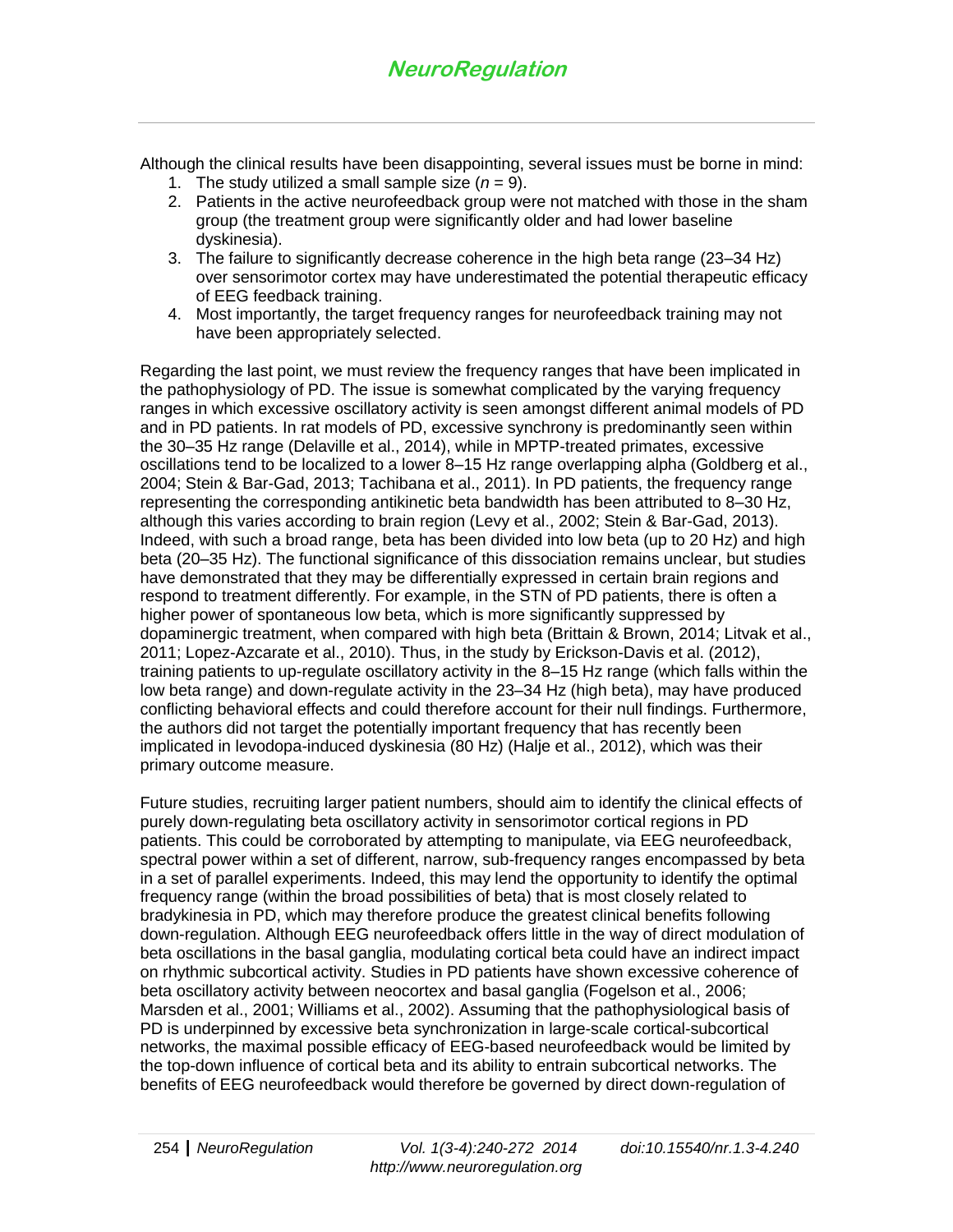cortical beta, and subsequent indirect entrainment of subcortical beta, so that global oscillatory synchronization can be reset to a physiological level.

Cortico-cortical coherence in pairwise EEG comparisons in the beta range is prominent in the OFF state in PD patients, positively correlates with clinical severity and is reduced following dopaminergic medication and high frequency STN stimulation (George et al., 2013; Silberstein et al., 2005). Future neurofeedback experiments could therefore specifically focus on down-regulating cortico-cortical beta coherence, and then see if this is associated with clinical improvements. Not only would this identify another therapeutic avenue for PD, but it would also causally implicate the role of excessive cortico-cortical beta coherence in driving a major clinical impairment, namely bradykinesia, in PD.

In a more recent randomized-controlled trial (RCT), Azarpaikan, Torbati, and Sohrabi (2014) investigated the effects of EEG neurofeedback training in a group of patients, with mild PD in the ON state, on static and dynamic balance. Patients completed eight sessions of active neurofeedback (*n* = 8) or control sham feedback (*n* = 8) over a period of 2.5 weeks. In the active neurofeedback groups, participants were trained to enhance 12–15 Hz (low beta) oscillatory activity, while suppressing 4–7Hz (theta), using EEG signals recorded from occipital brain regions (O1–O2). This was achieved by immersing the participants in a video game, which was stopped if oscillatory power increased or decreased, outside a prespecified range, in the wrong frequency band. Sham controls were presented with random feedback, using the same video games, which was not contingent on brainwave activity patterns. Only the experimental group receiving active neurofeedback training successfully enhanced low beta, and suppressed theta, to a level that reached statistical significance. This was accompanied by significant improvements in both static and dynamic balance in the active neurofeedback group only. Unfortunately, the authors did not assess the behavioral effects of this neurofeedback paradigm on other Parkinsonian measures, namely bradykinesia, tremor or global symptom scores (e.g., UPDRS). This therefore limits our interpretation of the full range of behavioral effects that can be derived following manipulation of low beta and theta oscillations in the context of neurofeedback. Indeed, down-regulating theta activity could conceivably improve symptoms of tremor (Deuschl et al., 2000; Dovzhenok & Rubchinsky, 2012). Although this initially produced subjective deleterious effects in a small study (Erickson-Davis et al., 2012), it would need to be further evaluated in larger trials incorporating a broader selection of PD patients spanning different clinical states (e.g., including patients in the OFF state). To our knowledge, no other studies have suggested an association of beta or theta oscillations with balance in PD, so this is an area that will also require further future investigation.

In a different neurofeedback paradigm, Fumuro et al. (2013) investigated the possibility of manipulating the Bereitschaftspotential (BP), otherwise known as the readiness potential, in PD patients. BP represents the negative slow cortical potential (SCP) activation, which precedes, by up to 2 seconds, voluntary, self-paced movements (Shibasaki & Hallet, 2006). This negative shift in SCP reflects the widespread depolarization and increased excitability of the superficial layer of apical dendrites from cortical pyramidal neurons (Birbaumer, Elbert, Canavan, & Rockstroh, 1990). Positive shifts in SCP, by contrast, reflect decreases in cortical excitability. BP is divided into an early and late component. Early BP predominantly reflects widespread bilateral increases in neuronal activity, initially in the pre-supplementary motor area (pre-SMA), followed by somatopically coordinated activation in SMA and lateral premotor areas (Ikeda, Luders, Burgess, & Shibasaki, 1992; Ikeda et al., 1995; Yazawa et al., 2000) bilaterally. Late BP is somatopically even more specific for the site of movement, and mainly arises from generator current sources in the contralateral primary motor cortex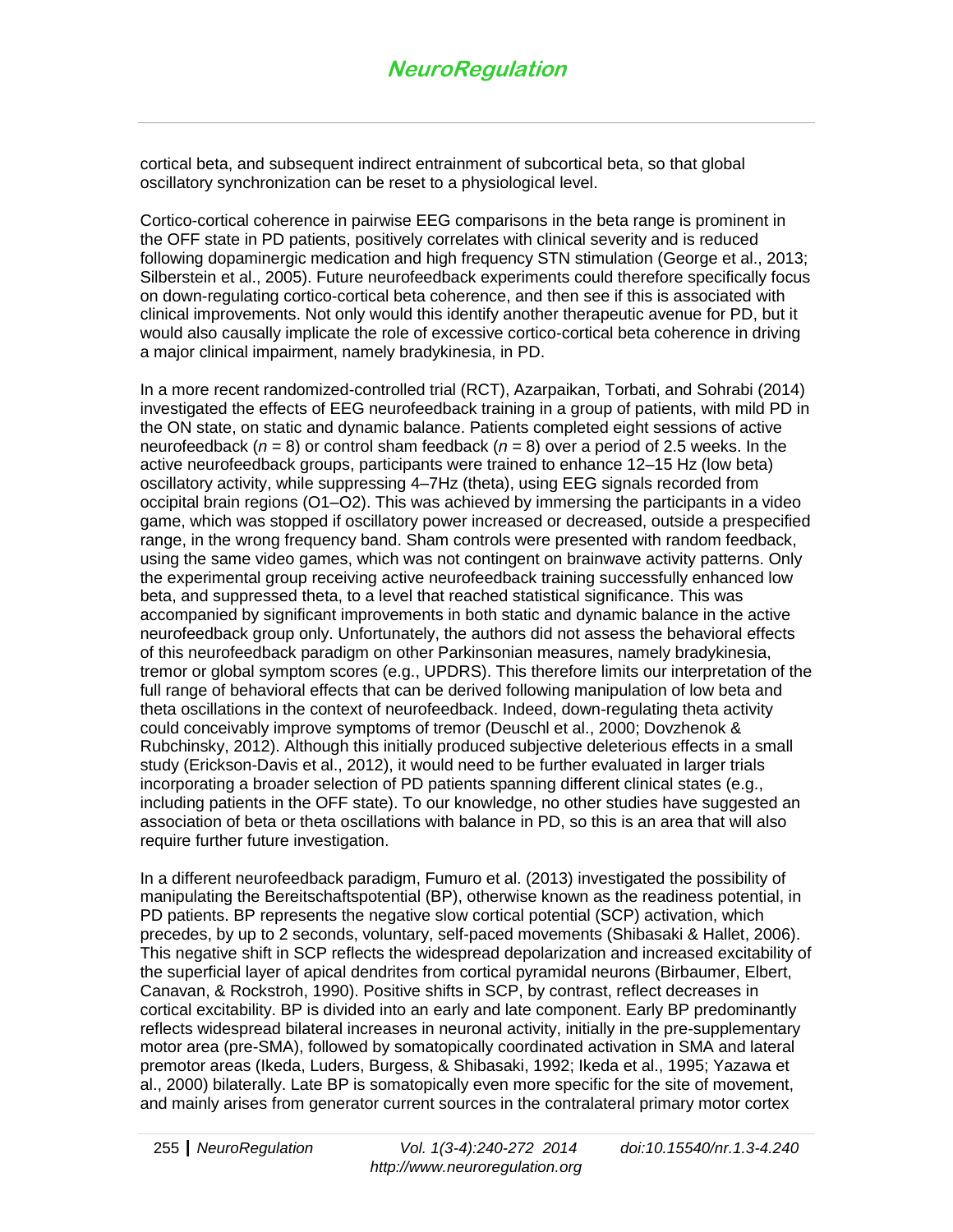(Shibasaki & Hallet, 2006). Dick et al. (1989) showed that the early BP component was significantly smaller in patients with PD in their OFF state, compared with healthy controls. Additionally, early BP displays an increase in amplitude following dopaminergic therapy in PD patients (Dick et al., 1987), suggesting that it may represent an attractive electrophysiological target potentially amenable to modulation via neurofeedback training.

This putative electrophysiological biomarker has recently been targeted by Fumuro et al. (2013). They performed a controlled EEG neurofeedback trial comparing 10 PD patients in the ON medication state with 11 age-matched healthy controls, all of whom were righthanded. EEG data (using the international 10-10 system) encompassing the BP shifts were recorded before and after neurofeedback training. During measurement of BP, all participants were instructed to perform self-paced, brisk button presses every 10 seconds with their right thumb while looking at a blank screen, over approximately 100 trials. The first BP recording session was followed, after a 5-minute break by neurofeedback training. During neurofeedback, subjects were instructed to produce negative SCP shifts (negativation) guided by their own mental strategies, but were provided with appropriate suggestions of mental introspection by the examiners, if required. Neural activity was transformed into a visual representation, and provided the means of feedback that guided participants' mental strategies so that they could learn to manipulate their SCP. BP was subsequently measured post-neurofeedback training in a similar manner as pre-neurofeedback, while participants simultaneously mustered introspective efforts to produce negative SCP shifts. This study showed that PD patients were capable of successfully manipulating early BP, as good neurofeedback performance was associated with a statistically significant increase in early BP amplitude. Unfortunately, the authors did not assess any symptomatic or clinical measures of PD, so the behavioral effects, or functional significance, of such manipulation of early BP could not be determined.

Volitional control of neural activity can also be achieved using real-time fMRI-based feedback, whereby data processing and analysis closely follow data acquisition. This enables fMRI results and images to be produced as the experiment unfolds in real-time (deCharms, 2007). The BOLD signals from a selected brain region can then be fed back to the participant, usually in the form of some dynamic visual representation, in order to permit learned up- or down-regulation of brain activity. The efficacy of real-time fMRI feedback has been extensively investigated in recent years, and it has been demonstrated that learned regulation of regionally circumscribed brain regions is frequently associated with predictable behavioral effects (Ruiz et al., 2014).

Subramanian et al. (2011) have evaluated the use of real-time fMRI neurofeedback in patients with PD as part of a non-randomized controlled clinical trial. Patients in the ON state, were allocated to an experimental neurofeedback group (NF, *n* = 5) or a control group (CG, *n* = 5), matched for clinical severity and medication. The target brain region selected for up-regulation in the NF group was SMA, owing to its extensive connections with the basal ganglia thalamocortical circuit implicated in PD. During neurofeedback training, NF patients received a visual display, consisting of a thermometer, which provided a representation of the level of neural activity within the SMA, translated from BOLD signal data in real-time. NF patients were trained to up-regulate SMA in two separate sessions, each consisting of two neurofeedback runs (6.5 minutes each). They were instructed that they may use motor imagery to achieve SMA up-regulation, but were not prescribed any specific strategies. CG patients, however, were also instructed to use motor imagery while undergoing fMRI scanning, but importantly did not receive veridical feedback on SMA neural activity. In the 2– 6 months between the two neurofeedback or motor imagery sessions, patients were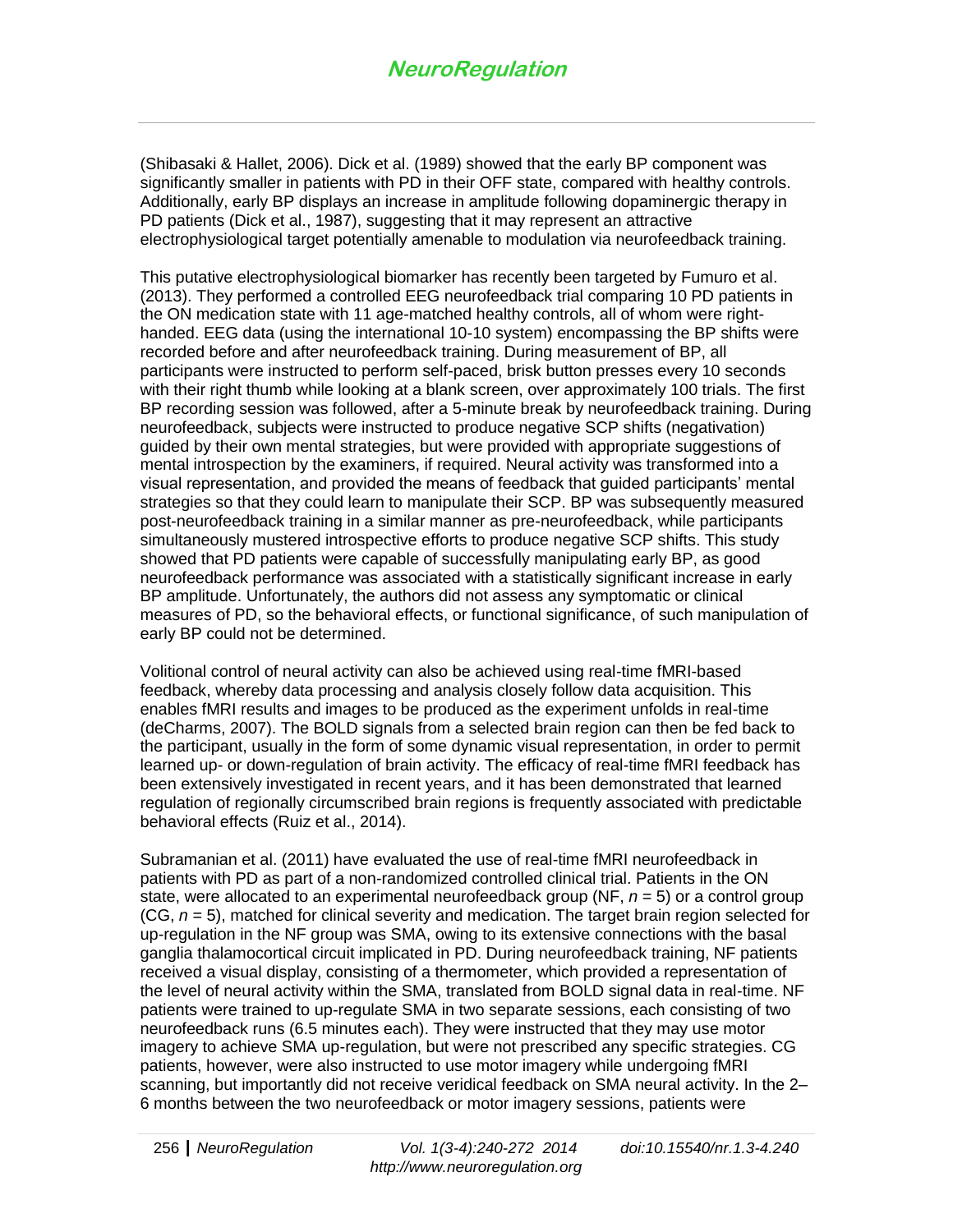instructed to use the same mental strategies at home on a daily basis, but to refrain from practicing overt hand movements. The authors showed that only NF patients were able to significantly up-regulate SMA BOLD activity to a level that was comparable to the activation that was achieved while performing overt hand movements during the initial localizer runs. In contrast, CG patients displayed significantly less BOLD activation in SMA during motor imagery, compared with localizer runs, and neural activity failed to increase during subsequent motor imagery runs. Successful SMA up-regulation following neurofeedback, was accompanied by significant improvements on UPDRS symptom scores (37% improvement in motor function) and on a finger-tapping task. The CG did not show any such clinical or behavioral improvements. This proof-of-concept study of fMRI neurofeedback in PD was limited by the small sample size and unblinded assessments.

A more recent pilot study, employing a similar real-time fMRI neurofeedback paradigm, undertaken by Buyukturkoglu et al. (2013) yielded conflicting results. The authors recruited one patient with PD and three healthy volunteers. Participants undertook pre- and posttest runs separated by a block of neurofeedback training trials. During neurofeedback training, all participants learned to up-regulate activation in bilateral SMA, while using their own cognitive strategies, guided by a visual display representing SMA BOLD signal changes in real-time. Up-regulation of SMA in all participants, including the PD patient, resulted in slower responses on a sequenced motor task. However, the authors did not assess the impact of this task on clinical symptomatology in the PD patient. Although our interpretation of these results is limited, given the small sample sizes, they highlight two important issues:

- 1) The potential variability in pathological activation levels in different PD patients.
- 2) The possible pleiotropic effects of real-time fMRI feedback.

Concerning the former, the evidence from the literature is inconsistent regarding the direction of pathological activation of SMA in PD. Some studies have reported hypoactivation of SMA (Jenkins et al., 1992; Wu, Wang, Hallett, Li, & Chan, 2010; Yu, Sternad, Corcos, & Vaillancourt, 2007), whereas others have reported hyperactivation (Catalan, Ishii, Honda, Samii, & Hallett, 1999; Rowe et al., 2002). This is complicated by the fact that regional differences in activation have also been observed within the SMA itself (Sabatini et al., 2000). Thus, attempting a simple method of grossly increasing or decreasing activation of regional brain activation, through region of interest (ROI)-based univariate analyses, may not necessarily achieve the desired therapeutic effects. In order to more accurately model the aberrant neural network connectivity patterns, spanning the basal ganglia thalamo-cortical loop, which characterizes PD, more sophisticated real-time fMRI algorithms would be required. One such example invokes the use of multi-voxel pattern analysis (MVPA). MVPA centers on training pattern classifier algorithms to decode the mental representation of a behavioral, cognitive, or emotional state based on discriminating between the underlying neural activation signatures. These trained pattern classifiers can then predict subsequent manifest cognitive states by reading the evoked neural activation patterns (represented by a spatially distributed set of activated voxels in the context of fMRI), based on the experience gained during training (for review, see Haynes & Rees, 2006). Pattern classifiers have been applied in real-time fMRI paradigms (Hollmann et al., 2011; LaConte, Peltier, & Hu, 2007; Sitaram et al., 2011) and have been shown to improve performance in perceptual discrimination tasks through neurofeedback training (Shibata, Watanabe, Sasaki, & Kawato, 2011). MVPA could potentially be utilized to overcome the limitations of univariate real-time fMRI methods in the context of PD, by avoiding an *a priori* approach and by closely modeling the complex network dynamics that underpin this pathology. For example, pattern classifiers could conceivably be trained to distinguish distributed neural activation patterns and functional connectivity states between PD patients and healthy volunteers (or between the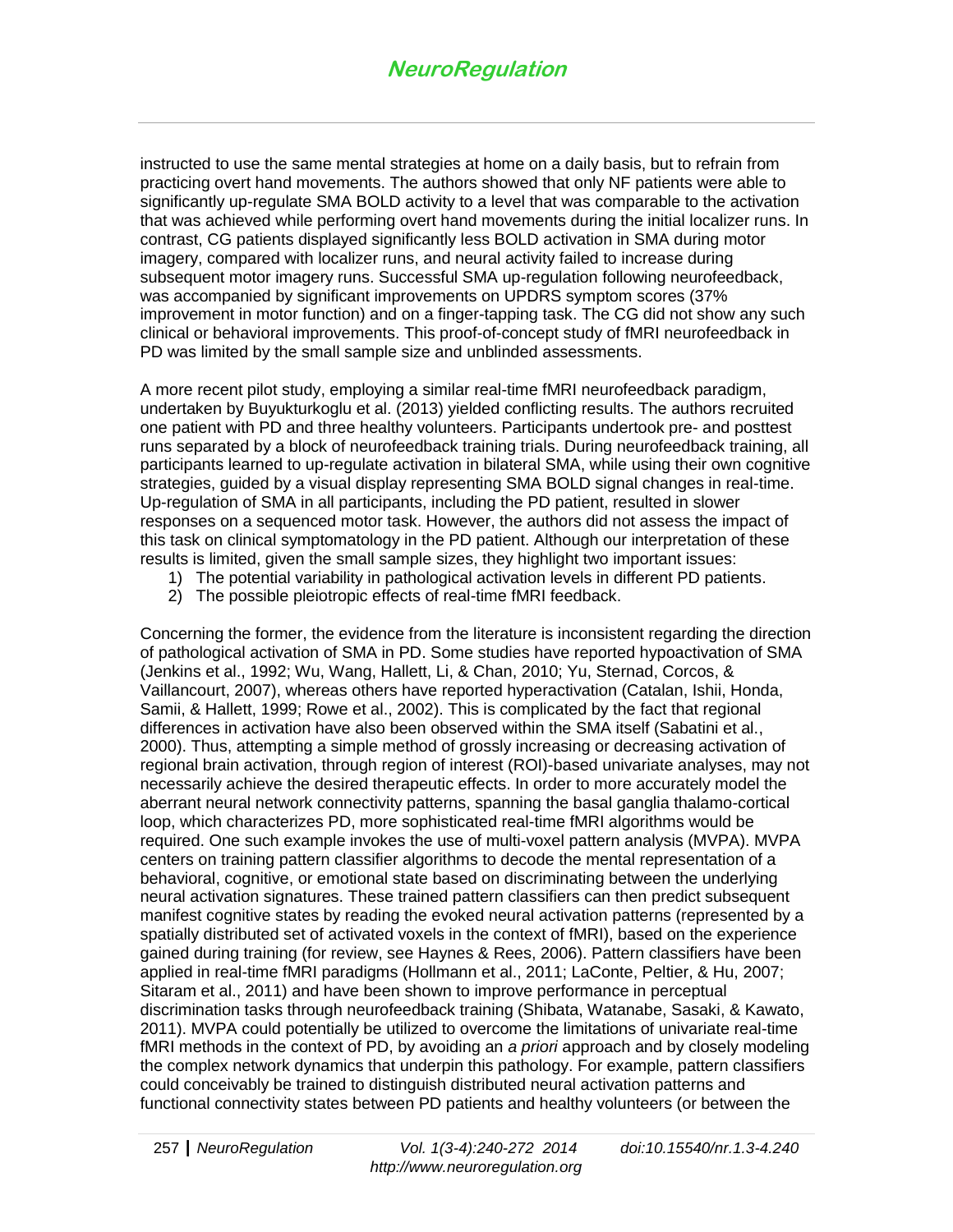ON and OFF medication state in PD patients). This would be predicated on the principle that hypersynchronized network dynamics across basal ganglia thalamocortical loops underscores the pathophysiology of PD. The precise neurofeedback that PD patients would receive therefore, in this MVPA real-time fMRI paradigm, would be a measure of how closely correlated the patient's neural activation pattern is in comparison to the "healthy" state, or the ON medication state, for example. Thus, PD patients could be trained to replicate the spatially distributed activation patterns that are representative of the healthy or ON state, by breaking down inter-neuronal hypersynchrony, and correspondingly derive the associated behavioral and symptomatic benefits. This hypothesis remains to be tested, but the limitations of this potentially powerful tool grounds down to the very signals that fMRI measures, which brings us to the possible pleiotropic effects of real-time fMRI feedback.

BOLD signal dynamics reflect a combination of changes in blood flow, volume and oxygenation, within a brain region, in response to a perceptual, cognitive or motor demand (Logothetis, 2003, 2008). A major limitation to interpreting increases in BOLD signals, therefore, is that it can arise as a consequence of overall increases in excitation, inhibition or a combination of both (Buzsáki, Kaila, & Raichle, 2007; Logothetis 2008). The corollary of this is that modulating BOLD activity through real-time fMRI feedback could produce differential effects, as the participant is given no control over whether, and in what proportion, excitatory or inhibitory networks are activated. Consequently, up- or down-regulating BOLD signals in brain regions, in different times or in different people, may not necessarily yield consistent results, and so may partially explain the conflict in findings between the aforementioned real-time fMRI feedback paradigms (Buyukturkoglu et al., 2013; Subramanian et al., 2011). The other major limitation of real-time fMRI is the poor temporal resolution owing to the unavoidable haemodynamic lag between neural activation and the onset of BOLD signal changes (ca. 3–6 seconds; Logothetis, 2008). This ultimately prevents any real-time fMRI feedback paradigm from probing into the millisecond-range temporal dynamics that is pivotal in determining neuronal oscillatory synchrony. However, it has been suggested that BOLD signals closely correlate with changes in LFP oscillations, particularly in the gamma band (Magri, Schridde, Murayama, Panzeri, & Logothetis, 2012), which could prove useful for attempts at manipulating oscillatory synchrony in PD through neurofeedback.

#### **Conclusions**

Although neurofeedback offers a promising, noninvasive means of modulating regional brain activity, or enhancing compensatory networks, the evidence supporting its potential therapeutic efficacy in disease states remains in its infancy. In the context of PD, there is insufficient evidence at present to support the application of neurofeedback in routine clinical practice. Extant studies have suffered from small sample sizes and/or methodological limitations. The EEG feedback studies have trained participants to manipulate oscillations within targeted frequency ranges in a manner that is inconsistent with the mechanisms that have been suggested to contribute to the pathophysiology of PD, which may explain certain null findings (Erickson-Davies et al., 2012). In the EEG study that has yielded positive results of neurofeedback in PD (Azarpaikan et al., 2014), the precise mechanism for this is unclear as the role of cortical oscillatory dynamics in balance in PD patients has not before been explored. Modulating the BP could potentially offer another promising avenue for treating PD (Fumuro et al., 2013), but the behavioral and clinical effects of such modulation will need to be investigated.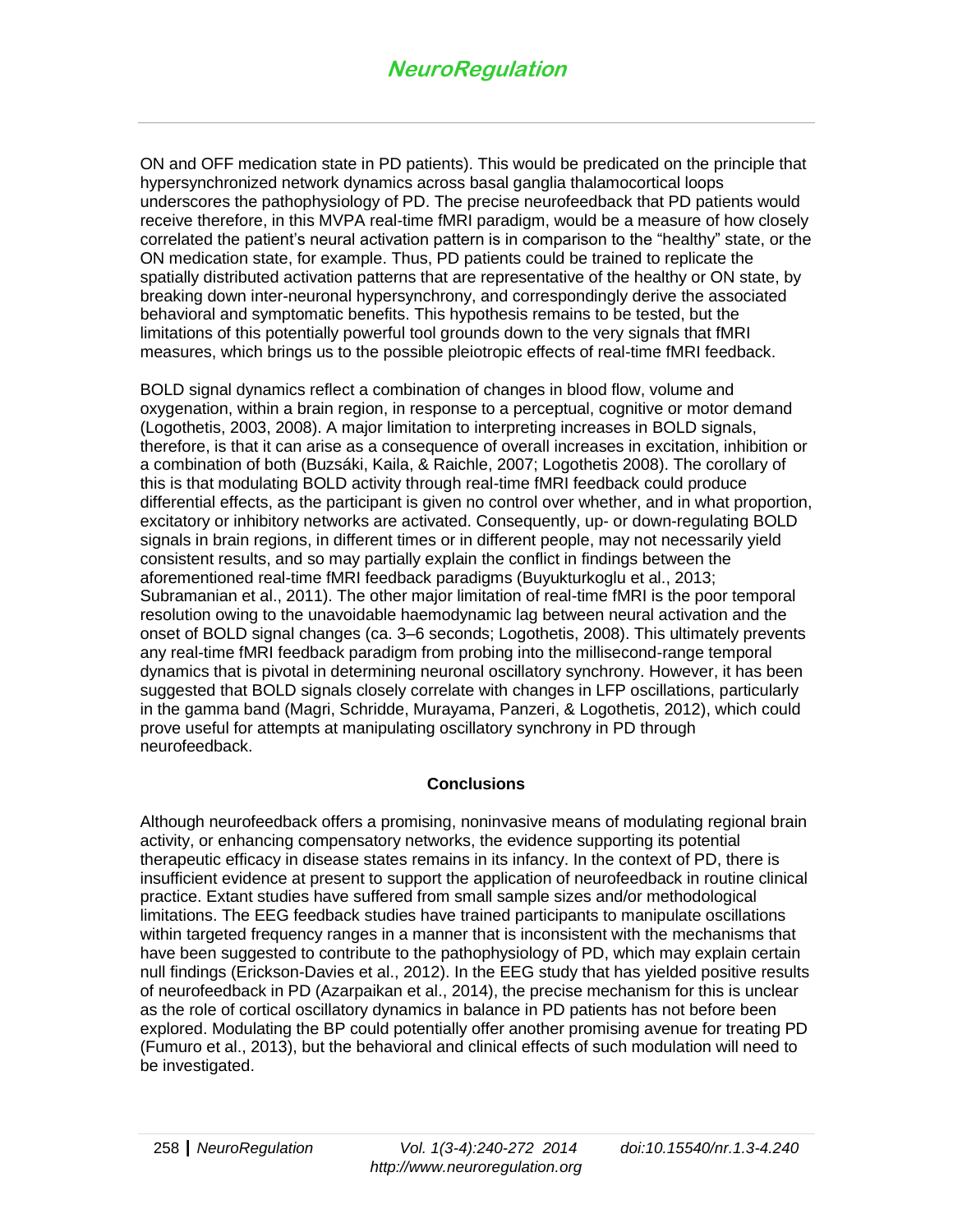Real time fMRI neurofeedback offers a promising prospect for modulating regional brain activity. Initial evidence on the effects of SMA modulation has been promising, but this would need to be verified in larger, controlled clinical trials. By providing brain-wide access with a high spatial resolution on the order of a few millimeters, real time fMRI could enable activity of subcortical basal ganglia structures to be controlled, which cannot be easily accessed using EEG-based paradigms. The effects of modulating activity in various basal ganglia nuclei, or their combinations, on behavior and PD symptomatology will need to be evaluated if this field is to make progress.

Finally, future well-designed robust studies, recruiting larger sample sizes, and applying methodological principles predicated on the existing evidence base for the neural mechanisms implicated in PD are required before neurofeedback could be recommended in clinical practice.

**Author note/Financial Support:** DL is funded through BRAINTRAIN, a four-year Collaborative Project supported by the European Commission, under the Health Cooperation Work Programme of the 7th Framework Programme, under the Grant Agreement n° 602186.

#### **References**

- Albin, R. L., Young, A. B., & Penney, J. B. (1989). The functional anatomy of basal ganglia disorders. *Trends in Neurosciences*, *12*, 366–375.
- Alegre, M., Alonso-Frech, F., Rodriguez-Oroz, M. C., Guridi, J., Zamarbide, I., Valencia, M., … Artieda, J. (2005). Movement-related changes in oscillatory activity in the human subthalamic nucleus: ipsilateral vs contralateral movements. *European Journal of Neuroscience, 22*, 2315–2324. <http://dx.doi.org/10.1111/j.1460-9568.2005.04409.x>
- Alegre, M., Lopez-Azcarate, J., Obeso, I., Wilkinson, L., Rodriguez-Oroz, M. C., Valencia, M., … Obeso, J. (2013). The subthalamic nucleus is involved in successful inhibition in the stop-signal task: a local field potential study in Parkinson's disease. *Experimental Neurology*, *239*, 1–12. [http://dx.doi.org/10.1016/j.expneurol.2012.08.027.](http://dx.doi.org/10.1016/j.expneurol.2012.08.027)
- Alonso-Frech, F., Zamarbide, I., Alegre, M., Rodríguez-Oroz, M. C., Guridi, J., Manrique, M., … Obeso, A. (2006). Slow oscillatory activity and levodopa induced dyskinesias in Parkinson's disease. *Brain, 129*(7), 1748–1757. <http://dx.doi.org/10.1093/brain/awl103>
- Avila, I., Parr-Brownlie, L. C., Brazhnik, E., Castaneda, E., Bergstrom, D. A., & Walters, J. R. (2010). Beta frequency synchronization in basal ganglia output during rest and walk in a hemiparkinsonian rat. *Experimental Neurology, 221*, 307–319. <http://dx.doi.org/10.1016/j.expneurol.2009.11.016>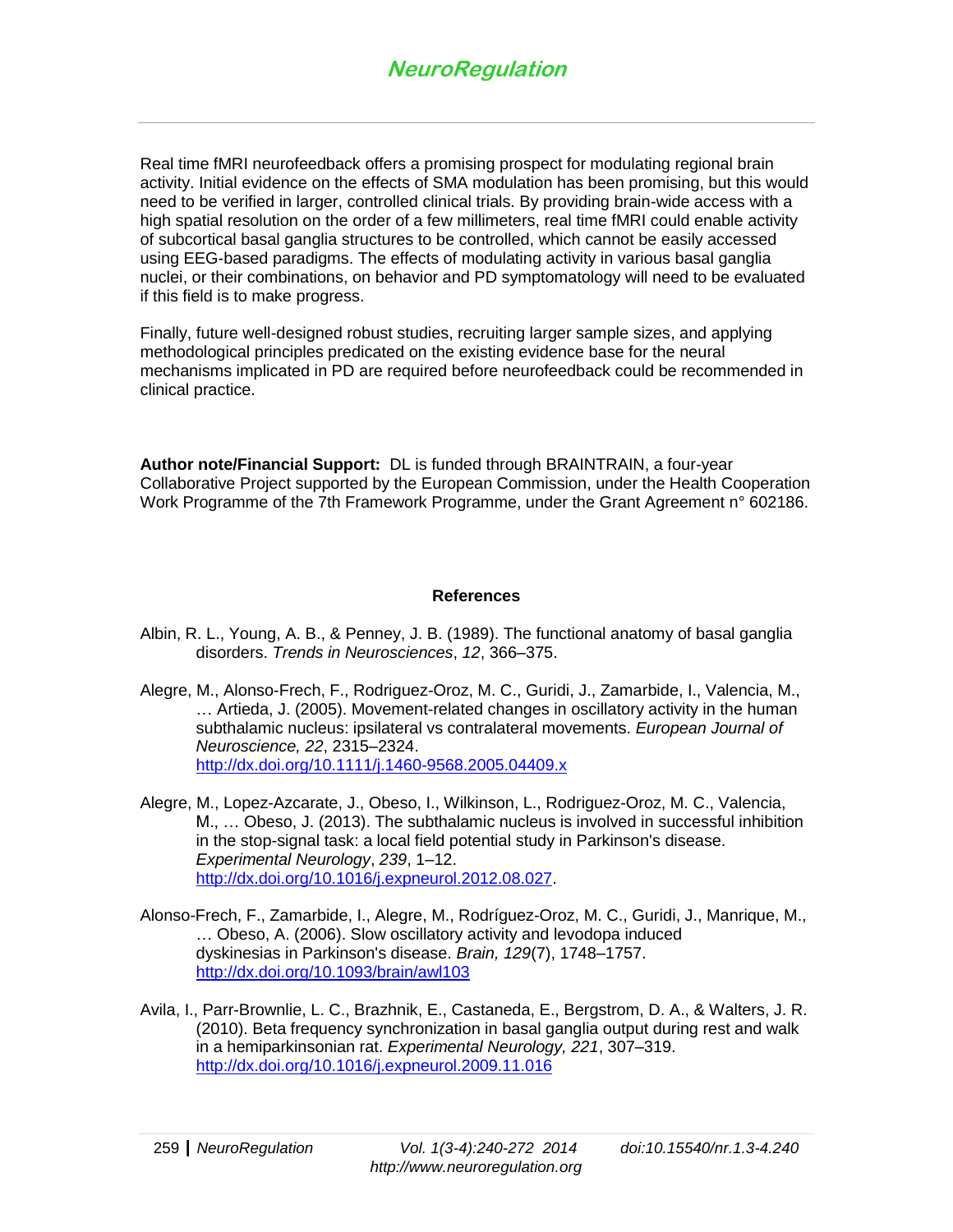- Azarpaikan, A., Torbati, H. T., & Sohrabi, M. (2014). Neurofeedback and physical balance in Parkinson's patients. *Gait & Posture*, *40*, 177–181. <http://dx.doi.org/10.1016/j.gaitpost.2014.03.179>
- Ball, T., Demandt, E., Mutschler, I., Neitzel, E., Mehring, C., Vogt, K., ... Schulze-Bonhage, A. (2008). Movement related activity in the high gamma range of the human EEG. *NeuroImage, 41,* 302–310. <http://dx.doi.org/10.1016/j.neuroimage.2008.02.032>
- Basar, E., Basar-Eroglu, C., Guntekin, B., & Yener, G. G. (2013). Brain's alpha, beta, gamma, delta, and theta oscillations in neuropsychiatric disease: proposal for biomarker strategies. *Supplements to Clinical Neurophysiology*. *62*, 19–54.
- Benazzouz, A., Gross, C., Feger, J., Boraud, T., & Bioulac, B. (1993). Reversal of rigidity and improvement in motor performance by subthalamic high-frequency stimulation in MPTP-treated monkeys. *European Journal of Neuroscience*. *5*, 382–389.
- Bergman, H., Wichmann, T., Karmon, B., & DeLong, M. R. (1994). The primate subthalamic nucleus. II. Neuronal activity in the MPTP model of parkinsonism. *Journal of Neurophysiology*, *72*, 507–520.
- Bergman, H., Feingold, A., Nini, A., Raz, A., Slovin, H., Abeles, M., ... Vaadia, E. (1998). Physiological aspects of information processing in the basal ganglia of normal and Parkinsonian primates. *Trends in Neurosciences, 21*, 32–38.
- Birbaumer, N., Elbert, T., Canavan, A. G., & Rockstroh, B. (1990). Slow potentials of the cerebral cortex and behavior. *Physiological Reviews*, *70*, 1–41.
- Boraud, T., Bezard, E., Guehl, D., Bioulac, B., & Gross, C. (1998). Effects of L-DOPA on neuronal activity of the globus pallidus externalis (GPe) and globus pallidus internalis (GPi) in the MPTP-treated monkey. *Brain Research, 787*, 157–160.
- Bragin, A., Engel, J., Jr., & Staba, R. J. (2010). High-frequency oscillations in epileptic brain. *Current Opinion in Neurology*, *23*, 151–156. <http://dx.doi.org/10.1097/WCO.0b013e3283373ac8>
- Brittain, J. S., & Brown, P. (2014). Oscillations and the basal ganglia: motor control and beyond. *NeuroImage*, *85* Pt 2, 637–647. <http://dx.doi.org/10.1016/j.neuroimage.2013.05.084>
- Brittain, J. S., Sharott, A., & Brown, P. (2014). The highs and lows of beta activity in corticobasal ganglia loops. *European Journal of Neuroscience, 39*, 1951–1959. <http://dx.doi.org/10.1111/ejn.12574>
- Brown, P., Oliviero, A., Mazzone, P., Insola, A., Tonali, P., & Di Lazzaro, V. (2001). Dopamine dependency of oscillations between subthalamic nucleus and pallidum in Parkinson's disease. *Journal of Neuroscience*, *21*, 1033–1038.
- Brown, P. (2007). Abnormal oscillatory synchronisation in the motor system leads to impairment movement. *Current Opinion in Neurobiology, 17*, 656–664. <http://dx.doi.org/10.1016/j.conb.2007.12.001>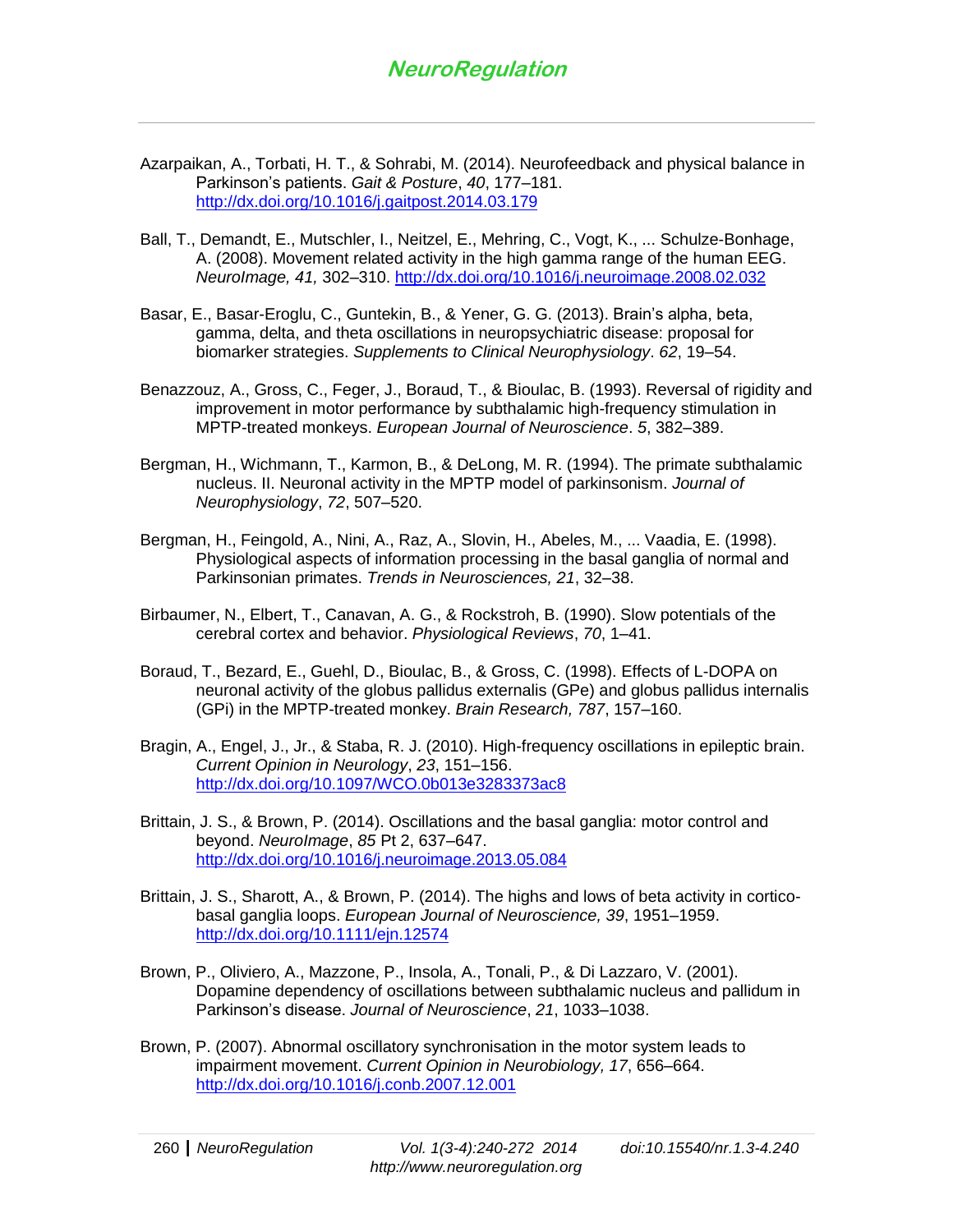Buyukturkoglu, K., Rana, M., Ruiz, S., Hackley, S. A., Soekadar, S. R., Birbaumer, N., & Sitaram, R. (2013). Volitional regulation of the supplementary motor area with fMRI-BCI neurofeedback in Parkinson's disease: a pilot study. 6<sup>th</sup> *Annual International IEEE EMBS Conference on Neural Engineering San Diego California*, pp.677–681. <http://dx.doi.org/10.1109/NER.2013.6696025>

Buzsáki, G. (2002). Theta oscillations in the hippocampus. *Neuron, 33*, 325–340.

- Buzsáki, G. (2006). *Rhythms of the Brain*. New York: Oxford University Press*.*
- Buzsáki, G. (2010). Neural syntax: cell assemblies, synapsembles, and readers. *Neuron, 68*, 362–385. <http://dx.doi.org/10.1016/j.neuron.2010.09.023>
- Buzsáki, G., & Draguhn, A. (2004). Neuronal oscillations in cortical networks. *Science, 304*, 1926–1929.<http://dx.doi.org/10.1126/science.1099745>
- Buzsáki, G., Kaila, K., & Raichle, M. (2007). Inhibition and brain work. *Neuron, 56,* 771–783. <http://dx.doi.org/10.1016/j.neuron.2007.11.008>
- Buzsáki, G., & Wang, X. J. (2012). Mechanisms of gamma oscillations. *Annual Review of Neuroscience, 35*, 203–225.<http://dx.doi.org/10.1146/annurev-neuro-062111-150444>
- Cassidy, M., Mazzone, P., Oliviero, A., Insola, A., Tonali, P., Di Lazzaro, V., & Brown, P. (2002). Movement-related changes in synchronization in the human basal ganglia. *Brain, 125*, 1235–1246.
- Catalan, M. J., Ishii, K., Honda, M., Samii, A., & Hallett, M. (1999). A PET study of sequential finger movements of varying length in patients with Parkinson's disease. *Brain, 122*, 483–495.
- Costa, R. M., Lin, S. C., Sotnikova, T. D., Cyr, M., Gainetdinov, R. R., Caron, M. G., & Nicolelis, M. (2006). Rapid alterations in corticostriatal ensemble coordination during acute dopamine-dependent motor dysfunction. *Neuron, 52*, 359–369. <http://dx.doi.org/10.1016/j.neuron.2006.07.030>
- Courtemanche, R., Fujii, N., & Graybiel, A. M. (2003). Synchronous, focally modulated betaband oscillations characterize local field potential activity in the striatum of awake behaving monkeys. *Journal of Neuroscience, 23*, 11741–11752.
- Crunelli, V., & Hughes, S. W. (2010). The slow (<1Hz) rhythm of non-REM sleep: a dialogue between three cardinal oscillators. *Nature Neuroscience, 13*, 9–17. <http://dx.doi.org/10.1038/nn.2445>
- Davis, N. J., Tomlinson, S. P., & Morgan, H. M. (2012). The role of beta-frequency neural oscillations in motor control. *The Journal of Neuroscience, 32*, 403–404. <http://dx.doi.org/10.1523/JNEUROSCI.5106-11>
- deCharms, R. C. (2007). Reading and controlling human brain activation using real-time functional magnetic resonance imaging. *Trends in Cognitive Sciences*, *11*(11), 473– 481.<http://dx.doi.org/10.1016/j.tics.2007.08.014>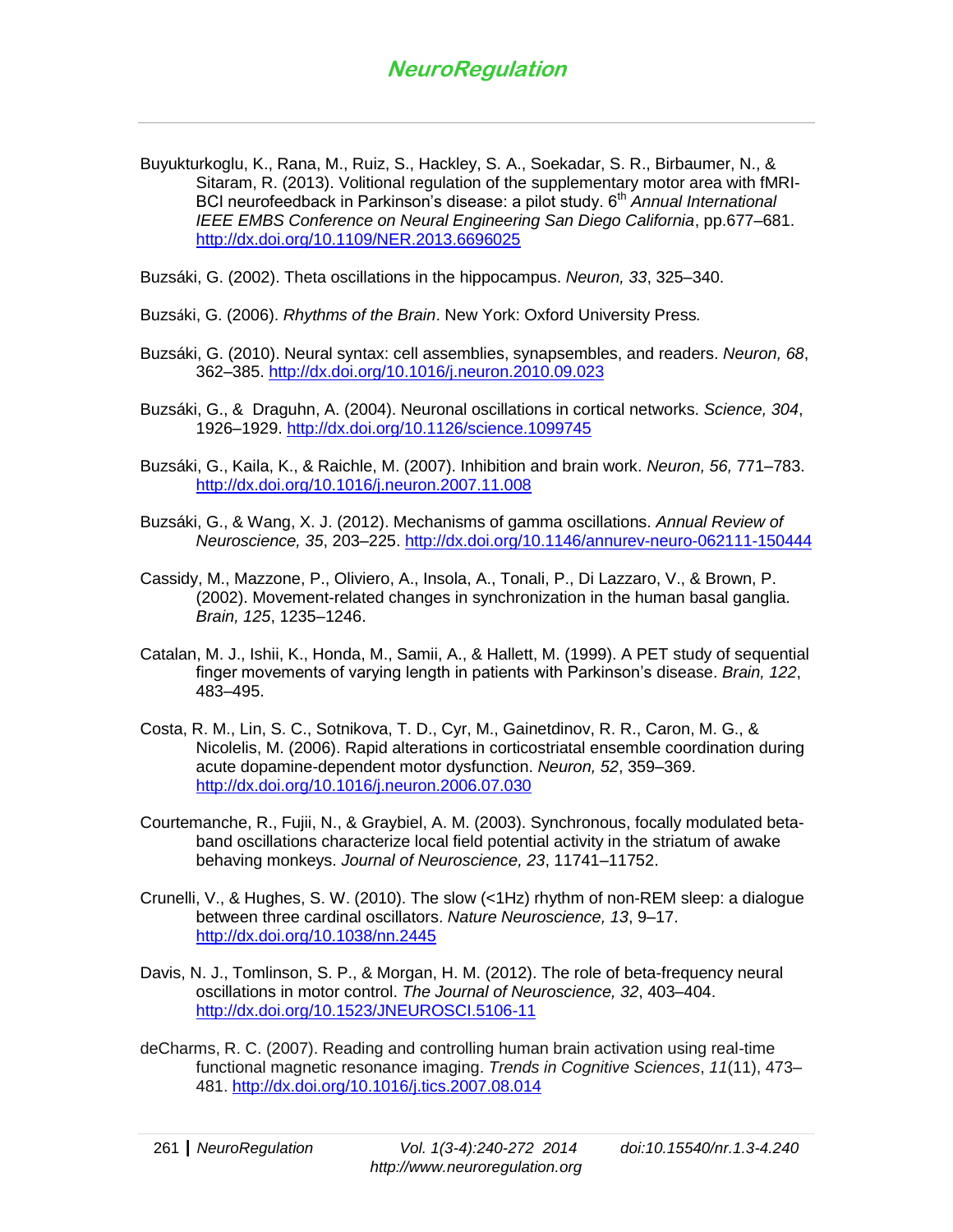- deCharms, R. C. (2008). Applications of real-time fMRI. *Nature Reviews Neuroscience, 9*, 720–729.<http://dx.doi.org/10.1038/nrn2414>
- Dehaene, S., & Changeux, J. P. (2011). Experimental and theoretical approaches to conscious processing. *Neuron, 70*, 200–227. <http://dx.doi.org/10.1016/j.neuron.2011.03.018>
- Delaville, C., Cruz, A. V., McCoy, A. J., Brazhnik, E., Avila, I., Novikov, N., & Walters, R. (2014). Oscillatory activity in basal ganglia and motor cortex in an awake behaving rodent model of Parkinson's disease. *Basal Ganglia, 3*, 221–227. <http://dx.doi.org/10.1016/j.baga.2013.12.001>
- DeLong, M. R. (1990). Primate models of movement disorders of basal ganglia origin. *Trends in Neurosciences. 13*, 281–285.
- Deuschl, G., Raethjen, J., Baron, R., Lindemann, M., Wilms, H., & Krack, P. (2000). The pathophysiology of Parkinsonian tremor: a review. *Journal of Neurology. 247* Suppl 5, V33–48.
- Devergnas, A., Pittard, D., Bliwise, D., & Wichmann, T. (2014). Relationship between oscillatory activity in the cortico-basal ganglia network and parkinsonism in MPTPtreated monkeys. *Neurobiology of Disease*, *68C*, 156–166. <http://dx.doi.org/10.1016/j.nbd.2014.04.004>
- Dick, J. P. R., Cantello, R., Buruma, O., Gioux, M., Benecke, R., Day, B. L., … Marsden, C. (1987). The Bereitschaftspotential, L-DOPA and Parkinson's disease. *Electroencephalography Clinical Neurophysiology, 66*, 263–274.
- Dick, J. P. R., Rothwell, J. C., Day, B. L., Cantello, R., Buruma, O., Gioux, M., & Marsden, C. (1989). The Bereitschaftspotential is abnormal in Parkinson's disease. *Brain, 112*, 233–244.
- Dovzhenok, A. & Rubchinsky, L. L. (2012). On the origin of tremor in parkinson's disease. *PLoS One, 7*:e41598.<http://dx.doi.org/10.1371/journal.pone.0041598>
- Engel, A. K., & Fries, P. (2010). Beta-band oscillations—signalling the status quo? *Current Opinion in Neurobiology, 20*, 156–65.<http://dx.doi.org/10.1016/j.conb.2010.02.015>
- Erickson-Davis, C. R., Anderson, J. S., Wielinski, C. L., Richter, S. A., & Parashos, S. A. (2012). Evaluation of neurofeedback training in the treatment of Parkinson's disease: A pilot study. *Journal of Neurotherapy, 16*, 4–11. <http://dx.doi.org/10.1080/10874208.2012.650109>
- Esmail, S., & Linden, D. E. J. (2011). Emotion regulation networks and neurofeedback in depression. *Cognitive Sciences*, *6*(2).
- Eusebio, A., Chen, C. C., Lu, C. S., Lee, S. T., Tsai, C. H., Limousin, P., … Brown, P. (2008). Effects of low-frequency stimulation of the subthalamic nucleus on movement in Parkinson's disease. *Experimental Neurology, 209*, 125–130. <http://dx.doi.org/10.1016/j.expneurol.2007.09.007>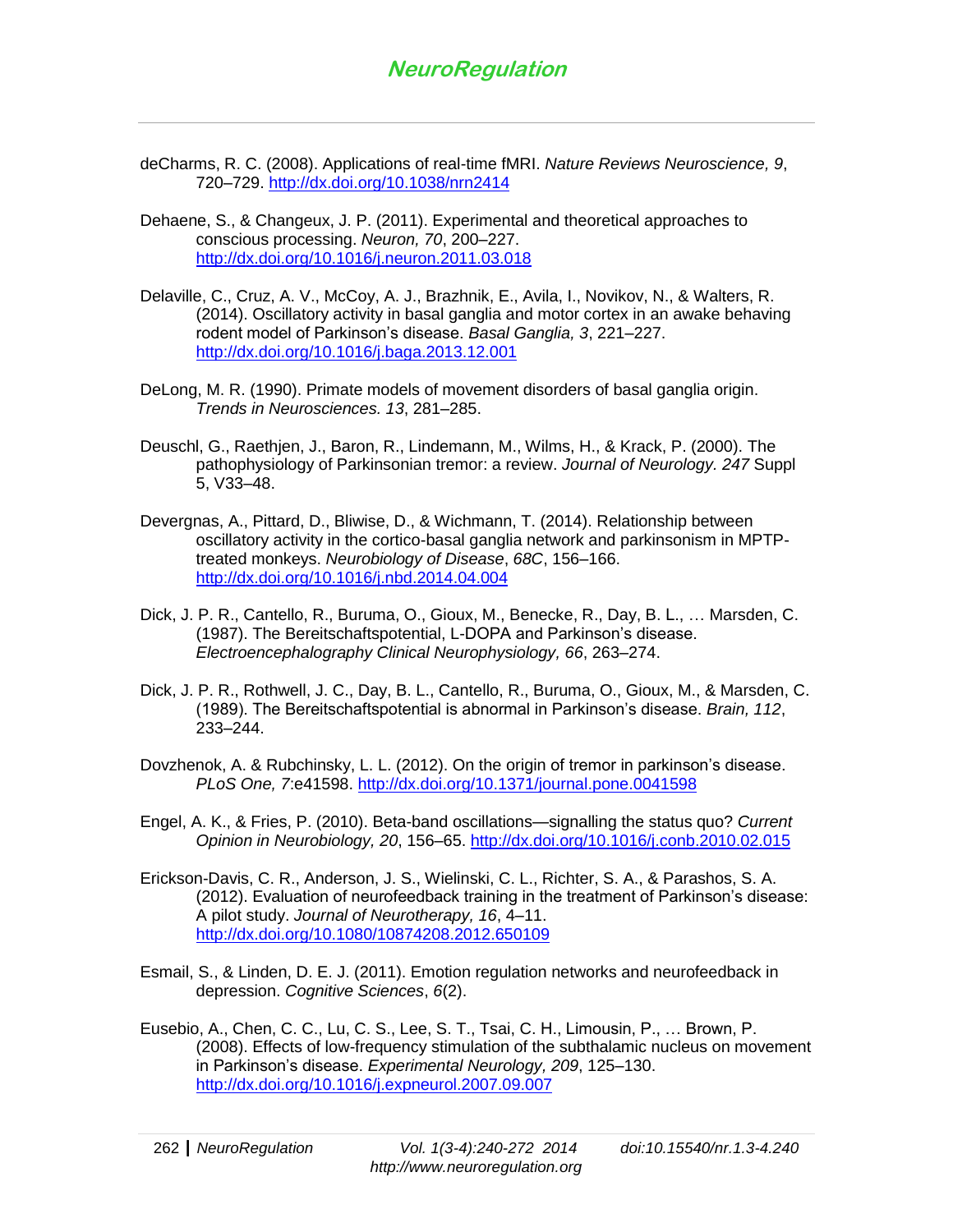- Eusebio, A., Thevathasan, W., Doyle Gaynor, L., Pogosyan, A., Bye, E., Foltynie, T., … Brown, P. (2011). Deep brain stimulation can suppress pathological synchronisation in parkinsonian patients. *Journal of Neurology, Neurosurgery, and Psychiatry, 82*, 569–573.<http://dx.doi.org/10.1136/jnnp.2010.217489>
- Fogelson, N., Kuhn, A. A., Silberstein, P., Limousin, P. D., Hariz, M., Trottenberg, T., … Brown, P. (2005). Frequency dependent effects of subthalamic nucleus stimulation in Parkinson's disease. *Neuroscence Letters, 382*, 5–9.
- Fogelson, N., Williams, D., Tijssen, M., van Bruggen, G., Speelman, H., & Brown, P. (2006). Different functional loops between cerebral cortex and the subthalamic area in Parkinson. *Cerebral Cortex, 16*, 64–75.
- Fries, P. (2005). A mechanism for cognitive dynamics: neuronal communication through neuronal coherence. *Trends in Cognitive Sciences, 9*, 474–480.
- Fries, P. (2009). Neuronal gamma-band synchronization as a fundamental process in cortical computation. *Annual Review of Neuroscience, 32*, 209–224. <http://dx.doi.org/10.1146/annurev.neuro.051508.135603>
- Fumuro, T., Matsuhashi, M., Mitsueda, T., Inouchi, M., Hitomi, T, Nakagawa, T., … Brown, P. (2013). Bereitschaftspotential augmentation by neuro-feedback training in Parkinson's disease. *Clinical Neurophysiology, 124*, 1398–1405. <http://dx.doi.org/10.1016/j.clinph.2013.01.026>
- George, J. S., Strunk, J., Mak-McCully, R., Houser, M., Poizner, H., & Aron, A. R. (2013). Dopaminergic therapy in Parkinson's disease decreases cortical beta band coherence in the resting state and increases cortical beta band power during executive control. *Neuroimage, Clinical, 3*, 261–270. <http://dx.doi.org/10.1016/j.nicl.2013.07.013>
- Gilbertson, T., Lalo, E., Doyle, L., Di Lazzaro, V., Cioni, B., & Brown, P. (2005). Existing motor state is favored at the expense of new movement during 13-35 Hz oscillatory synchrony in the human corticospinal system. *Journal of Neuroscience, 25*, 7771– 7779.
- Gilmour, T. P., Lieu, C. A., Nolt, M. J., Piallat, B., Deogaonkar, M., & Subramanian, T. (2011). The effects of chronic levodopa treatments on the neuronal firing properties of the subthalamic nucleus and substantia nigra reticulata in hemiparkinsonian rhesus monkeys. *Experimental Neurology, 228*, 53–58. <http://dx.doi.org/10.1016/j.expneurol.2010.12.001>
- Goldberg, J. A., Rokni, U., Boraud, T., Vaadia, E., & Bergman, H. (2004). Spike synchronization in the cortex/basal-ganglia networks of Parkinsonian primates reflects global dynamics of the local field potentials. *Journal of Neuroscience, 24*, 6003–6010.
- Gradinaru, V., Mogri, M., Thompson, K. R., Henderson, J. M., & Deisseroth, K. (2009). Optical deconstruction of Parkinsonian neural circuitry. *Science, 324*, 354–359. <http://dx.doi.org/10.1126/science.1167093>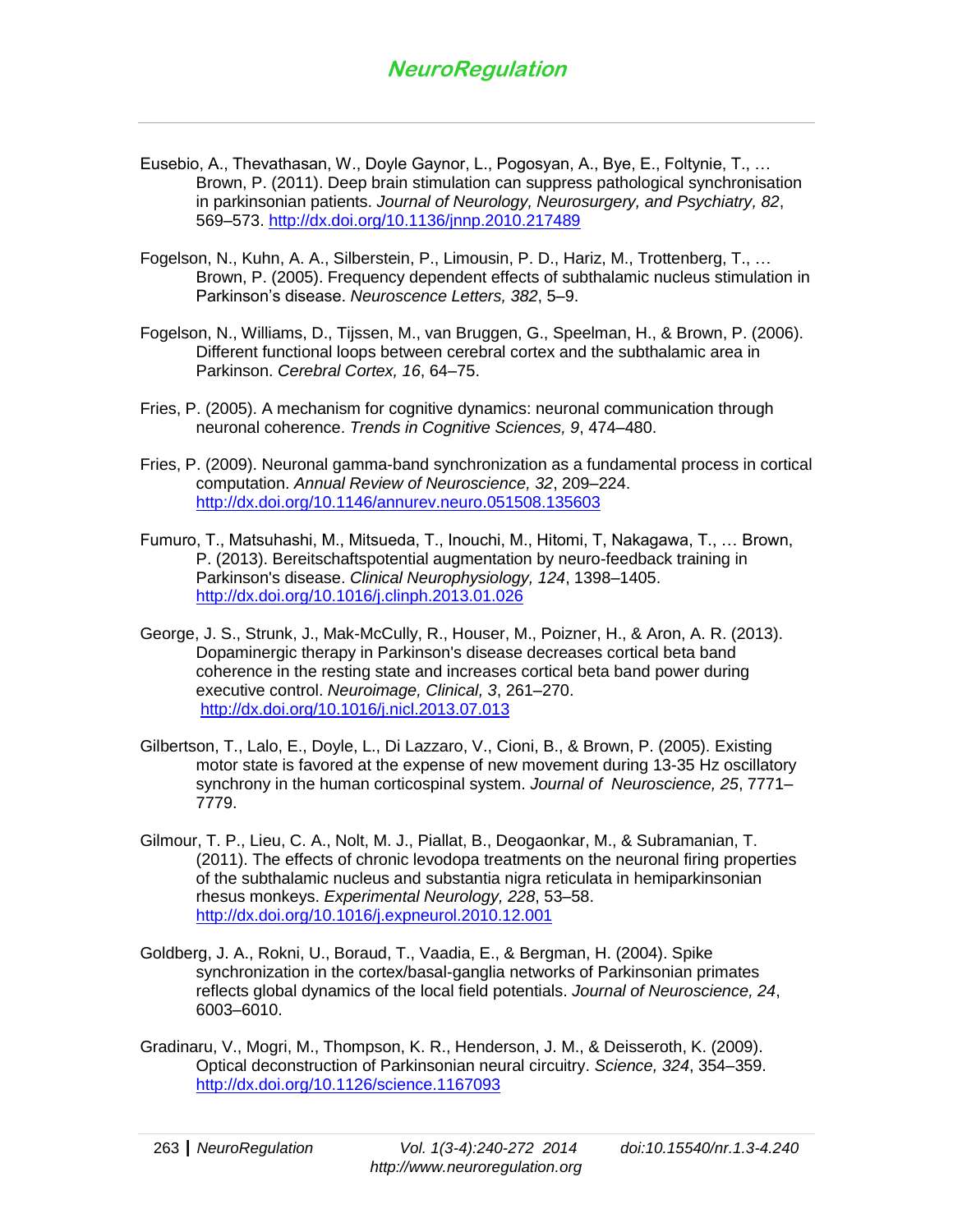- Halje, P., Tamte, M., Richter, U., Mohammed, M., Cenci, M. A., & Petersson, P. (2012). Levodopa-induced dyskinesia is strongly associated with resonant cortical oscillations. *Journal of Neuroscience*, *32*(47), 16541–16551. <http://dx.doi.org/10.1523/JNEUROSCI.3047-12>
- Hammond, C., Bergman, H., & Brown, P. (2007). Pathological synchronization in Parkinson's disease: networks, models and treatments. *Trends in Neurosciences, 30*, 357–364.
- Hashimoto, T., Elder, C. M., Okun, M. S., Patrick, S. K., & Vitek, J. L. (2003). Stimulation of the subthalamic nucleus changes the firing pattern of pallidal neurons. *Journal of Neuroscience, 23*, 1916–1923.
- Haslinger, B., Erhard, P., Kampfe, N., Boecker, H., Rummeny, E., Schwaiger, M., Conrad, B., & Ceballos-Baumann, A. O. (2001). Event-related functional magnetic resonance imaging in Parkinson's disease before and after levodopa. *Brain, 124*, 558–570.
- Haynes, J. D., & Rees, G. (2006). Decoding mental states from brain activity in humans. *Nature Reviews Neuroscience, 7*, 523–534.
- Heimer, G., Bar-Gad, I., Goldberg, J. A., & Bergman, H. (2002). Dopamine replacement therapy reverses abnormal synchronization of pallidal neurons in the 1-methyl-4 phenyl-1,2,3,6-tetrahydropyridine primate model of parkinsonism. *Journal of Neuroscience, 22*, 7850–7855.
- Herzog, J., Fietzek, U., Hamel, W., Morsnowski, A., Steigerwald, F., Schrader, B., ... Volkman, J. (2004). Most effective stimulation site in subthalamic deep brain stimulation for Parkinson's disease. *Movement Disorders, 19*, 1050–1054.
- Hollmann, M., Rieger, J. W., Baecke, S., Lutzkendord, R., Muller, C., Adolf, D., & Bernarding, J. (2011). Predicting decisions in human social interactions using real-time fMRI and pattern classification. *PLoS ONE, 6*, e25304. <http://dx.doi.org/10.1371/journal.pone.0025304>
- Hutchison, W. D., Dostrovsky, J. O., Walters, J. R., Courtemanche, R., Boraud, T., Goldberg, J., & Brown, P. (2004). Neuronal oscillations in the basal ganglia and movement disorders: evidence from whole animal and human recordings. *Journal of Neuroscience, 24*, 9240–9243.
- Ikeda, A., Luders, H. O., Burgess, R. C., & Shibasaki, H. (1992). Movement-related potentials recorded from supplementary motor area and primary motor area. Role of supplementary motor area in voluntary movements. *Brain, 115*, 1017–1043.
- Ikeda, A., Luders, H. O., Shibasaki, H., Collura, T. F., Burgess, R. C., & Morris, 3rd H. H. (1995). Movement related potentials associated with bilateral simultaneous and unilateral movements recorded from human supplementary motor area. *Electroencephalography and Clinical Neurophysiolology, 95*, 323–334.
- Jaidar, O., Carrillo-Reid, L., Hernandez, A., Drucker-Colin, R., Bargas, J., & Hernandez-Cruz, A. (2010). Dynamics of the Parkinsonian striatal microcircuit: entrainment into a dominant network state. *Journal of Neuroscience, 30*, 11326–11336. <http://dx.doi.org/10.1523/JNEUROSCI.1380-10>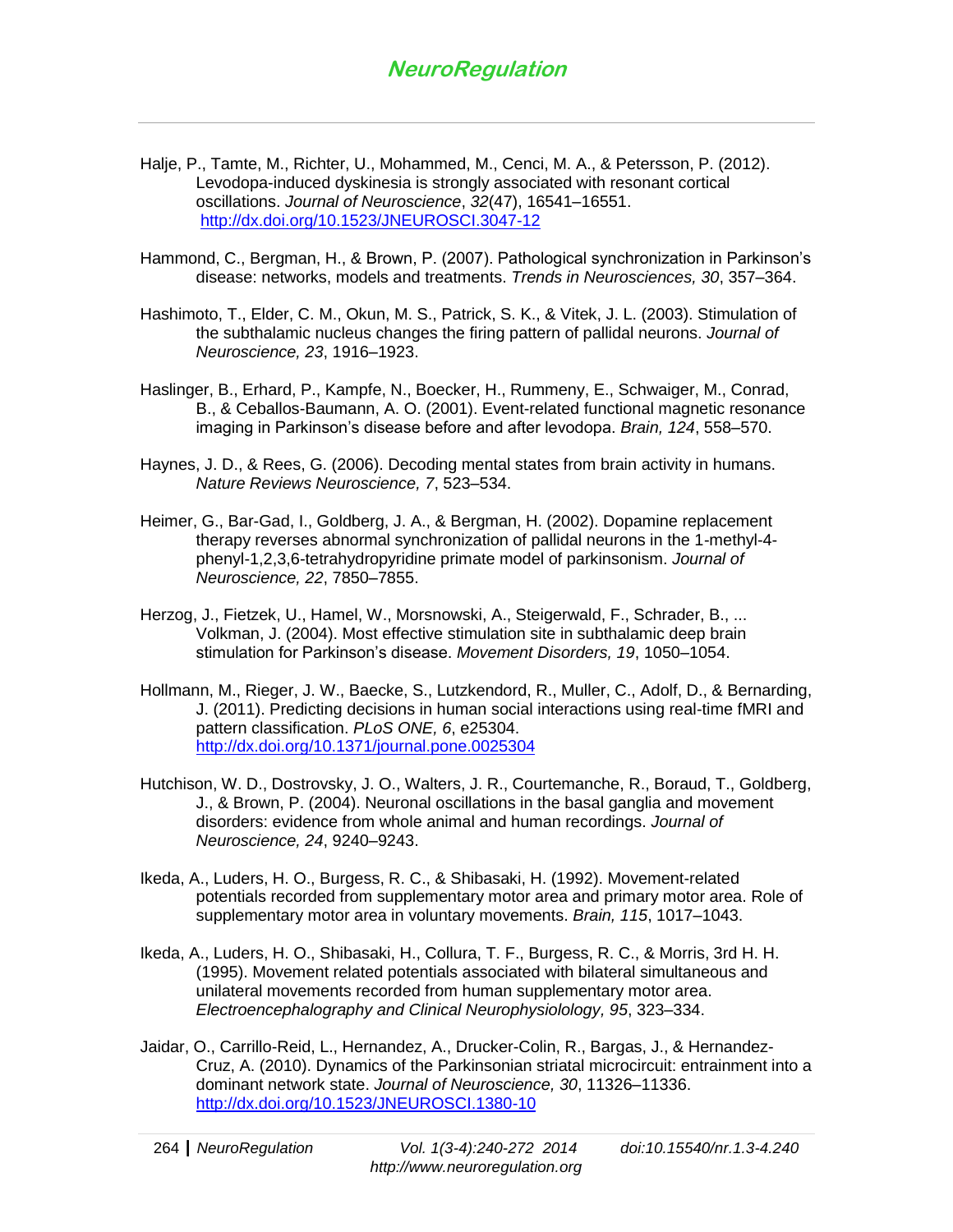- Jankovic, J. (2008). Parkinson's disease: clinical features and diagnosis. *Journal of Neurology, Neurosurgery & Psychiatry, 79*, 368–376. <http://dx.doi.org/10.1136/jnnp.2007.131045>
- Jenkins, I. H., Fernandez, W., Playford, E. D., Lees, A. J., Frackowiak, R. S., Passingham, R. E., & Brooks, D. J. (1992). Impaired activation of the supplementary motor area in Parkinson's disease is reversed when akinesia is treated with apomorphine. *Annals of Neurology, 32*, 749–757.
- Jenkinson, N., & Brown, P. (2011). New insights into the relationship between dopamine, beta oscillations and motor function. *Trends in Neurosciences, 34*, 611–618. <http://dx.doi.org/10.1016/j.tins.2011.09.003>
- Jenkinson, N., Kuhn, A. A., & Brown, P. (2013). Gamma oscillations in the human basal ganglia. *Experimental Neurology, 245*, 72–76. <http://dx.doi.org/10.1016/j.expneurol.2012.07.005>
- Joundi, R. A., Jenkinson, N., Brittain, J. S., Aziz, T. Z., & Brown, P. (2012). Driving oscillatory activity in the human cortex enhances motor performance. *Current Biology, 22*, 403– 407.<http://dx.doi.org/10.1016/j.cub.2012.01.024>
- Kempf, F., Brücke, C., Salih, F., Trottenberg, T., Kupsch, A., Schneider, G. H., ... Brown, P. (2009). Gamma activity and reactivity in human thalamic local field potentials. *European Journal of Neuroscience, 29*, 943–953. <http://dx.doi.org/10.1111/j.1460-9568.2009.06655.x>
- Kleine, B. U., Praamstra, P., Stegeman, D. F, & Zwarts, M. J. (2001). Impaired motor cortical inhibition in Parkinson's disease: motor unit responses to transcranial magnetic stimulation. *Experimental Brain Research, 138*, 477–483.
- Kravitz, A.V., Freeze, B. S., Parker, P. R., Kay, K., Thwin, M. T., Deisseroth, K., & Kreitzer, A. C. (2010). Regulation of Parkinsonian motor behaviours by optogenetic control of basal ganglia circuitry. *Nature, 466*, 622–626.<http://dx.doi.org/10.1038/nature09159>
- Kuhn, A. A., Williams, D., Kupsch, A., Limousin, P., Hariz, M., Schneider, G. H., … Brown, P. (2004). Event-related beta desynchronisation in human subthalamic nucleus correlates with motor performance. *Brain, 127*, 735–746.
- Kuhn, A. A., Trottenberg, T., Kivi, A., Kupsch, A., Schneider, G., & Brown, P. (2005). The relationship between local field potential and neuronal discharge in the subthalamic nucleus of patients with Parkinson's disease. *Experimental Neurology, 194*, 212– 220.
- Kuhn, A. A., Kupsch, A., Schneider, G. H., & Brown, P. (2006). Reduction in subthalamic 8- 35 Hz oscillatory activity correlates with clinical improvement in Parkinson's disease. *European Journal of Neuroscience, 23*, 1956–1960.
- Kuhn, A. A., Kempf, F., Brucke, C., Gaynor, D. L., Martinez-Torres, I., Pogosyan, A., … Brown, P. (2008). High-frequency stimulation of the subthalamic nucleus suppresses oscillatory beta activity in patients with Parkinson's disease in parallel with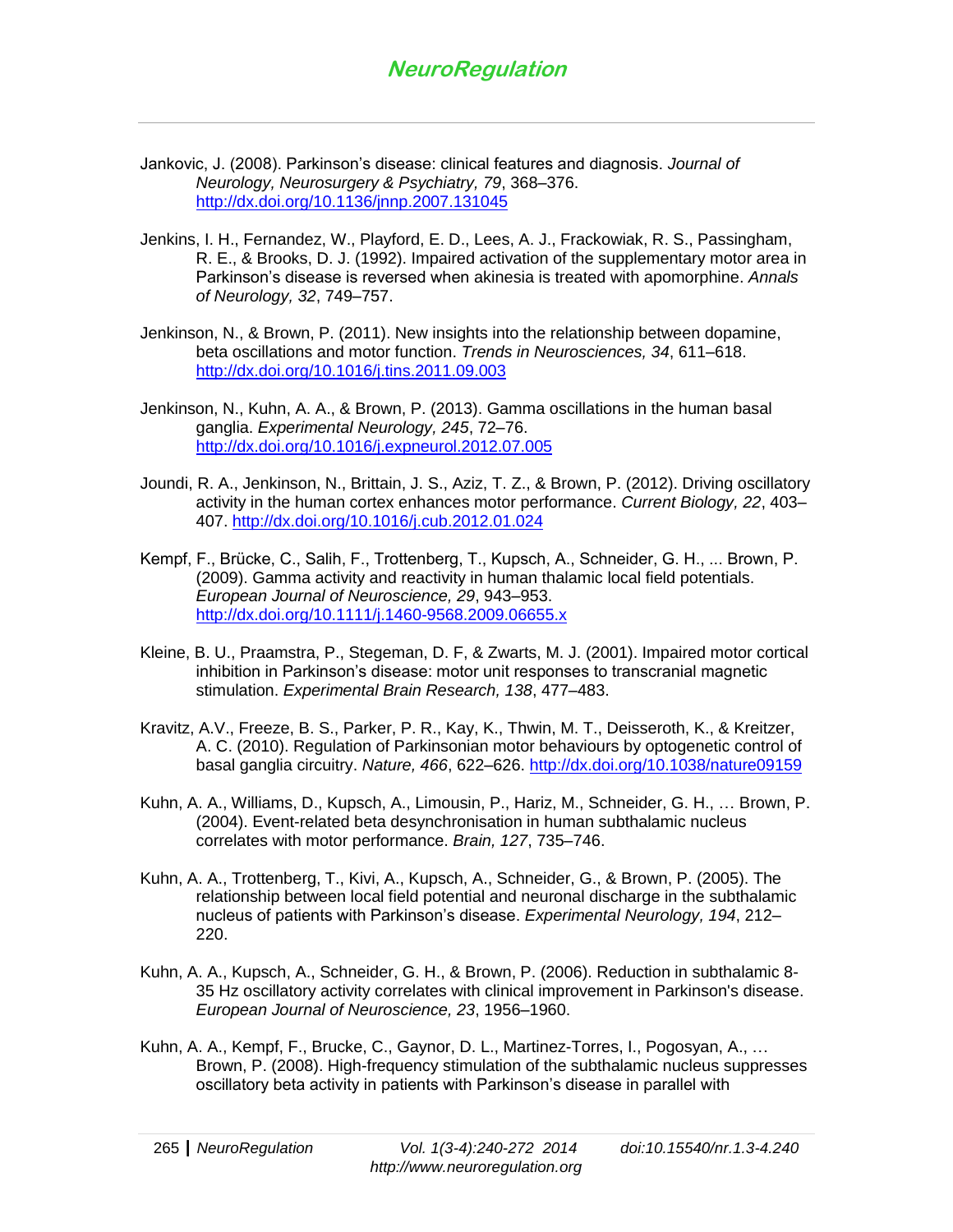improvement in motor performance. *Journal of Neuroscience, 28*, 6165–6173. <http://dx.doi.org/10.1523/JNEUROSCI.0282-08.2008>

- LaConte, S. M., Peltier, S. J., & Hu, X. P. (2007). Real-time fMRI using brain-state classification. *Human Brain Mapping, 28*, 1033–1044.
- Laurent, G. (2002). Olfactory network dynamics and the coding of multidimensional signals. *Nature Reviews Neuroscience, 3*, 884–895
- Leblois, A., Meissner, W., Bioulac, B., Gross, C. E., Hansel, D., & Boraud, T. (2007). Late emergence of synchronized oscillatory activity in the pallidum during progressive Parkinsonism. *European Journal of Neuroscience, 26*, 1701–1713.
- Levy, R., Ashby, P., Hutchison, W. D., Lang, A. E., Lozano, A. M., & Dostrovsky, J. O. (2002). Dependence of subthalamic nucleus oscillations on movement and dopamine in Parkinson's disease. *Brain, 125*, 1196–1209.
- Linden, D. E., Habes, I., Johnston, S. J., Linden, S., Tatineni, R., Subramanian, L., & Goebel, R. (2012). Real-time self-regulation of emotion networks in patients with depression. *PLoS One, 7*, e38115.<http://dx.doi.org/10.1371/journal.pone.0038115>
- Linden, D. E. (2014). Neurofeedback and networks of depression. *Dialogues in Clinical Neuroscience, 16*, 103–112.
- Levy, R., Ashby, P, Hutchison, W. D., Lang, A. E., Lozano, A. M., & Dostrovsky, J. O. (2002). Dependence of subthalamic nucleus oscillations on movement and dopamine in Parkinson's disease. *Brain, 125*, 1196–1209.
- Little, S., Pogosyan, A., Neal, S., Zavala, B., Zrinzo, L., Hariz, M., & Brown, P. (2013a). Adaptive deep brain stimulation in advanced Parkinson's disease. *Annals of Neurology, 74*, 449–457.<http://dx.doi.org/10.1002/ana.23951>
- Little, S., Tan, H., Anzak, A., Pogosyan, A., Kuhn, A., & Brown, P. (2013b). Bilateral functional connectivity of the basal ganglia in patients with Parkinson's disease and its modulation by dopaminergic treatment. *PLoS One, 8,* e82762. <http://dx.doi.org/10.1371/journal.pone.0082762>
- Litvak, V., Jha, A., Eusebio, A., Oostenveld, R., Foltynie, T., & Limousin, P., … Brown, P. (2011). Resting oscillatory cortico-subthalamic connectivity in patients with Parkinson's disease. *Brain, 134*, 359–374.<http://dx.doi.org/10.1093/brain/awq332>
- Logothetis, N. K. (2003). The underpinnings of the BOLD functional magnetic resonance imaging signal. *Journal of Neuroscience*, *23*(10), 3963–3971.
- Logothetis, N. K. (2008). What we can do and what we cannot do with fMRI. *Nature, 453*, 869–878.<http://dx.doi.org/10.1038/nature06976>
- Lopez-Azcarate, J., Tainta, M., Rodriguez-Oroz, M. C., Valencia, M., Gonzalez, R., Guridi, J., & Alegre, M. (2010). Coupling between beta and high-frequency activity in the human subthalamic nucleus may be a pathophysiological mechanism in Parkinson's disease. *Journal of Neuroscience, 30*, 6667–6677.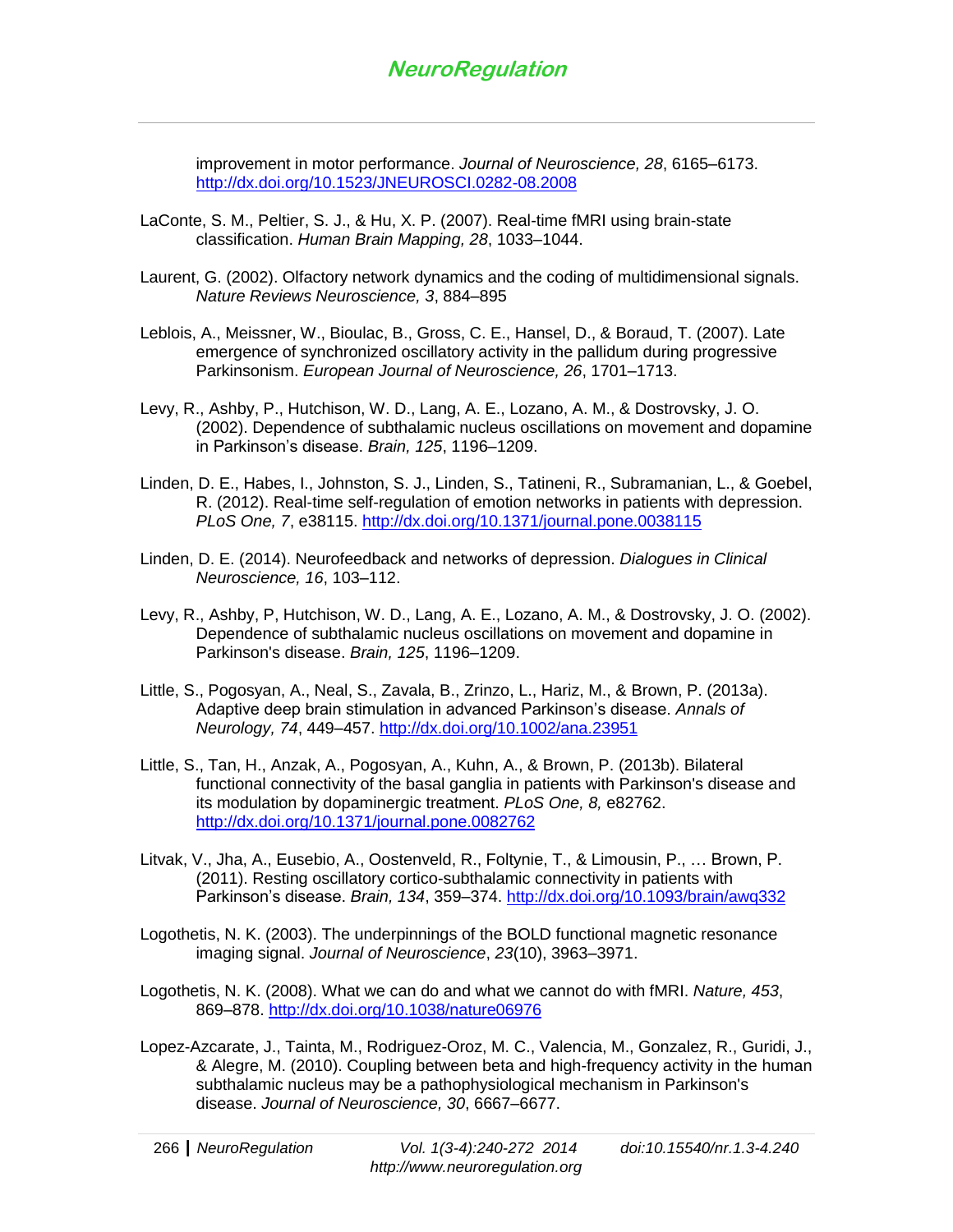- Magill, P. J., Bolam, J. P., & Bevan, M. D. (2001). Dopamine regulates the impact of the cerebral cortex on the subthalamic nucleus-globus pallidus network. *Neuroscience*, *106*, 313–330.
- Magri, C., Schridde, U., Murayama, Y., Panzeri, S., & Logothetis, N. K. (2012). The amplitude and timing of the BOLD signal reflects the relationship between local field potential power at different frequencies. *Journal of Neuroscience, 32*, 1395–1407. <http://dx.doi.org/10.1523/JNEUROSCI.3985-11>
- Maks, C. B., Butson, C. R., Walter, B. L., Vitek, J. L., & McIntyre, C. C. (2009). Deep brain stimulation activation volumes and their association with neurophysiological mapping and therapeutic outcomes. *Journal of Neurology, Neurosurgery, and Psychiatry, 80,* 659–666.<http://dx.doi.org/10.1136/jnnp.2007.126219>
- Mallet, N., Pogosyan, A., Marton, L. F., Bolam, J. P., Brown, P., & Magill, P. J. (2008a). Parkinsonian beta oscillations in the external globus pallidus and their relationship with subthalamic nucleus activity. *Journal of Neuroscience, 28*, 14245–14258. <http://dx.doi.org/10.1523/JNEUROSCI.4199-08>
- Mallet, N., Pogosyan, A., Sharott, A., Csicsvari, J., Bolam, J. P., Brown, P., & Magill, P. J. (2008b). Disrupted dopamine transmission and the emergence of exaggerated beta oscillations in subthalamic nucleus and cerebral cortex. *Journal of Neuroscience, 28*, 4795–4806.<http://dx.doi.org/10.1523/JNEUROSCI.0123-08>
- Marsden, J. F., Limousin-Dowsey, P., Ashby, P., Pollak, P., & Brown, P. (2001). Subthalamic nucleus, sensorimotor cortex and muscle interrelationships in Parkinson's disease. *Brain*, *124*, 378–388.
- McAllister, C. J., Ronngvist, K. C., Stanford, I. M., Woodhall, G. L., Furlong, P. L., & Hall, S. D. (2013). Oscillatory beta activity mediates neuroplastic effects of motor cortex stimulation in humans. *Journal of Neuroscience, 33*, 7919–7927. <http://dx.doi.org/10.1523/JNEUROSCI.5624-12>
- Miller, K. J., Leuthardt, E. C., Schalk, G., Rao, R. P., Anderson, N. R., Moran, D. W., … Ojemann, J. (2007). Spectral changes in cortical surface potentials during motor movement. *Journal of Neuroscience, 27*, 2424–2432.
- Monakow, K. H., Akert, K., & Kunzle, H. (1978). Projections of the precentral motor cortex and other cortical areas of the frontal lobe to the subthalamic nucleus in the monkey. *Experimental Brain Research, 33*, 395–403.
- Moran, A., Stein, E., Tischler, H., Belelovsky, K., & Bar-Gad, I. (2011). Dynamic stereotypic responses of Basal Ganglia neurons to subthalamic nucleus high-frequency stimulation in the parkinsonian primate. *Frontiers in Systems Neuroscience*, *5*, 21. <http://dx.doi.org/10.3389/fnsys.2011.00021>
- Moran, A., Stein, E., Tischler, H., & Bar-Gad, I. (2012). Decoupling neuronal oscillations during subthalamic nucleus stimulation in the parkinsonian primate. *Neurobiology of Disease, 45*, 583–590.<http://dx.doi.org/10.1016/j.nbd.2011.09.016>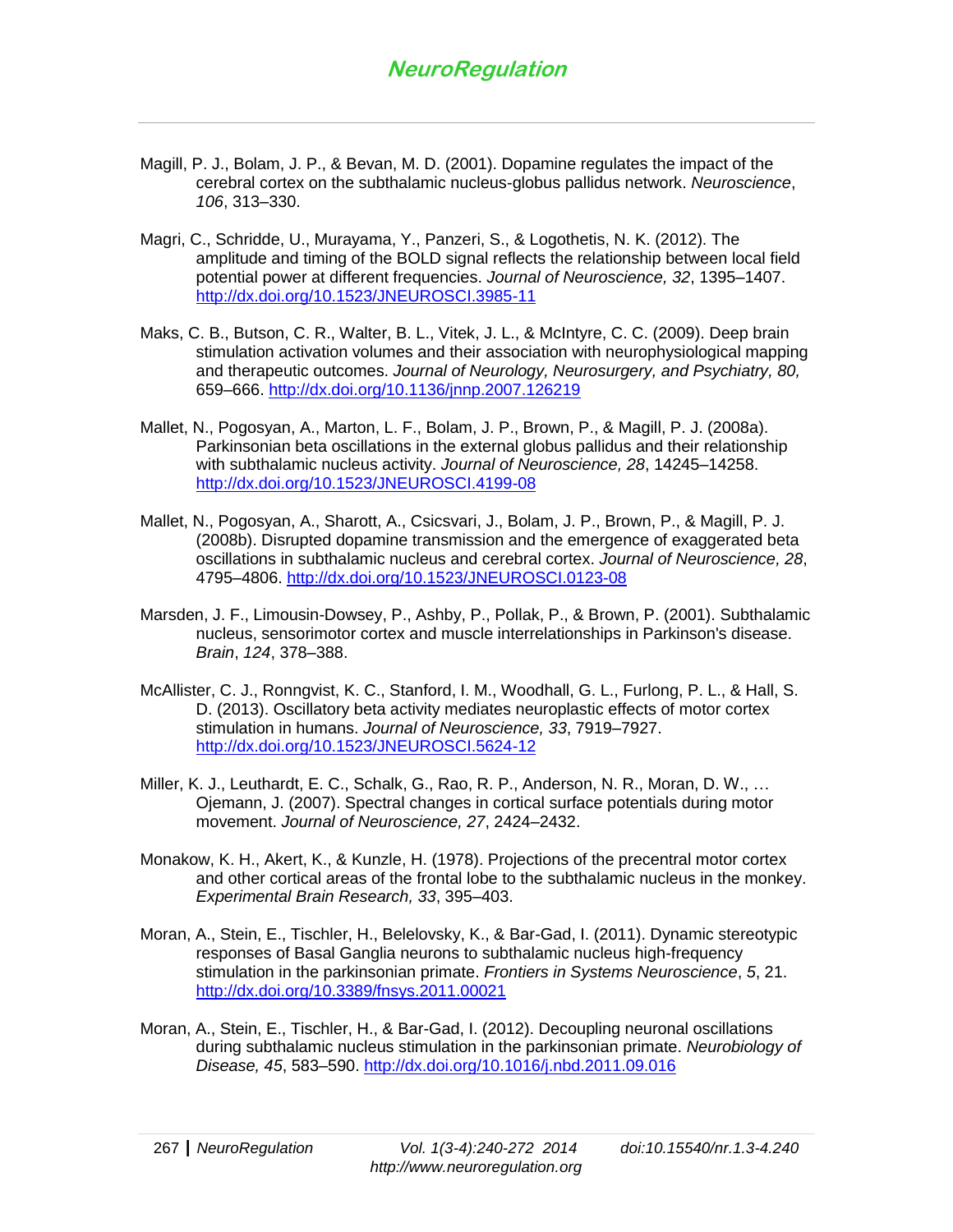- Nambu, A., Takada, M., Inase, M., & Tokuno, H. (1996). Dual somatotopical representations in the primate subthalamic nucleus: evidence for ordered but reversed body-map transformations from the primary motor cortex and the supplementary motor area. *Journal of Neuroscience, 16*, 2671–2683.
- Nini, A., Feingold, A., Slovin, H., & Bergman, H. (1995). Neurons in the globus pallidus do not show correlated activity in the normal monkey, but phase-locked oscillations appear in the MPTP model of parkinsonism. *Journal of Neurophysiology*, *74*, 1800– 1805.
- Ohara, S., Ikeda, A., Kunieda, T., Yazawa, S., Baba, K., Nagamine, T., … Shibasaki, H. (2000). Movement-related change of electrocorticographic activity in human supplementary motor area proper. *Brain*, *123*, 1203–1215.
- Pfurtscheller, G., Graimann, B., Huggins, J. E., Levine, S. P., & Schuh, L. A. (2003). Spatiotemporal patterns of beta desynchronization and gamma synchronization in corticographic data during self-paced movement. *Clinical Neurophysiology*, *114*, 1226–1236.
- Pifl, C., Schingnitz, G., & Hornykiewicz, O. (1991). Effect of 1-methyl-4-phenyl-1,2,3,6 tetrahydropyridine on the regional distribution of brain monoamines in the rhesus monkey. *Neuroscience*, *44*, 591–605.
- Porras, G., Li, Q., & Bezard, E. (2012). Modeling parkinson's disease in primates: The MPTP model. *Cold Spring Harbor Perspectives in Medicine, 2*, a009308. <http://dx.doi.org/10.1101/cshperspect.a009308>
- Pogosyan, A., Gaynor, L. D., Eusebio, A., & Brown, P. (2009). Boosting cortical activity at beta-band frequencies slows movements in humans. *Current Biology*, *19*, 1637– 1641.<http://dx.doi.org/10.1016/j.cub.2009.07.074>
- Pogosyan, A., Yoshida, F., Chen, C. C., Martinez-Torres, I., Foltynie, T., Limousin, P., & Brown, P. (2010). Parkinsonian impairment correlates with spatially extensive subthalamic oscillatory synchronization. *Neuroscience*, *171*, 245–257. <http://dx.doi.org/10.1016/j.neuroscience.2010.08.068>
- Priori, A., Foffani, G., Pesenti, A., Tamma, F., Bianchi, A. M., Pellegrini, M., … Villani, R. (2004). Rhythm-specific pharmacological modulation of subthalamic activity in Parkinson's disease. *Experimental Neurology*, *189*, 369–379.
- Raz, A., Vaadia, E., & Bergman, H. (2000). Firing patterns and correlations of spontaneous discharge of pallidal neurons in the normal and the tremulous 1-methyl-4-phenyl-1,2,3,6-tetrahydropyridine vervet model of parkinsonism. *Journal of Neuroscience*, *20*, 8559–8571.
- Raz, A., Frechter-Mazar, V., Feingold, A., Abeles, M., Vaadia, E., & Bergman, H. (2001). Activity of pallidal and striatal tonically active neurons is correlated in mptp-treated monkeys but not in normal monkeys. *Journal of Neuroscience*, *21*, RC128.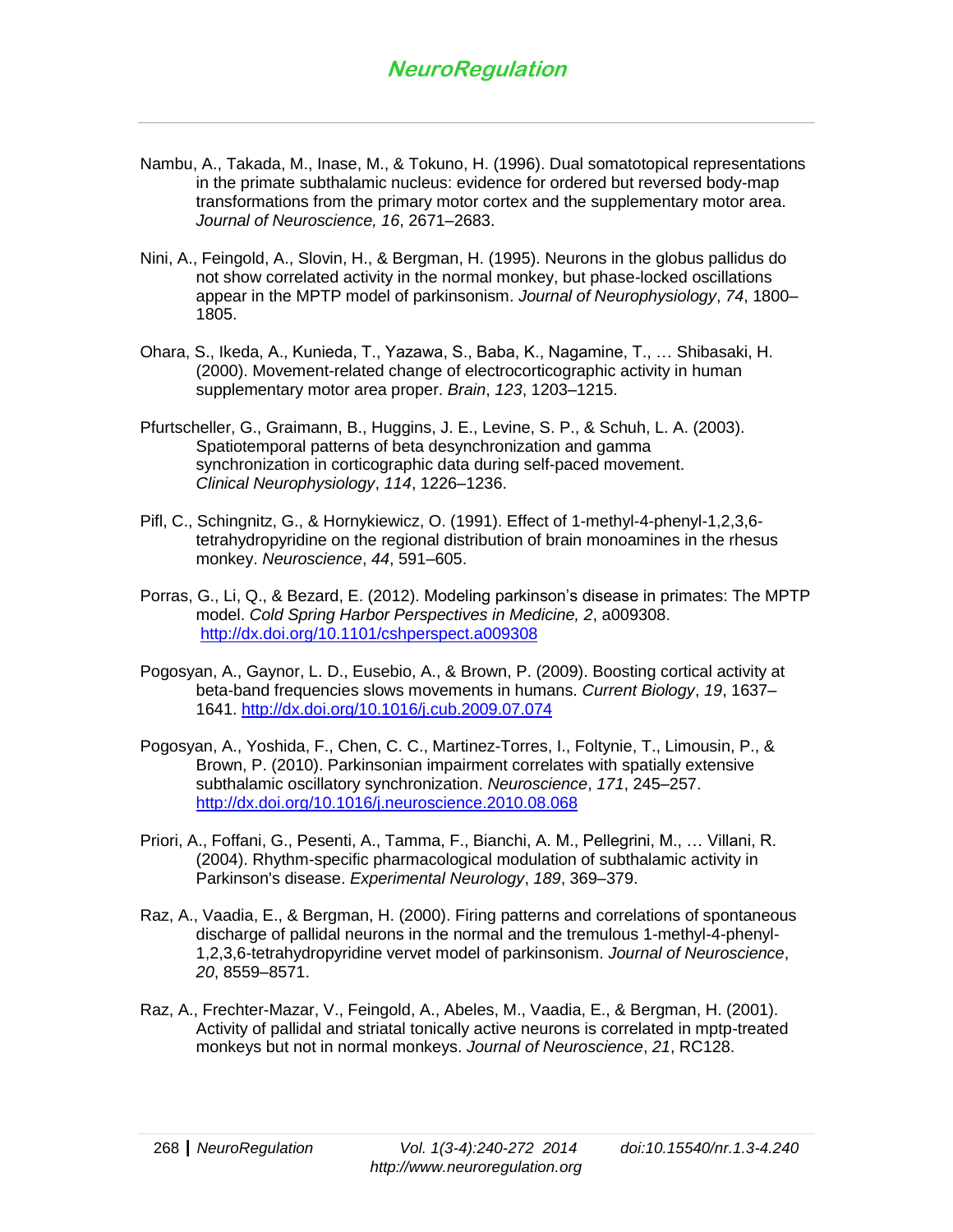- Remple, M. S., Bradenham, C. H., Kao, C. C., Charles, P. D., Neimat, J. S., & Konrad, P. E. (2011). Subthalamic nucleus neuronal firing rate increases with Parkinson's disease progression. *Movement Disorders*, *26*, 1657–1662. <http://dx.doi.org/10.1002/mds.23708>
- Richter, U., Halje, P., & Petersson, P. (2013). Mechanisms underlying cortical resonant states: implications for levodopa-induced dyskinesia. *Reviews in the Neurosciences*, *24*, 415–429.<http://dx.doi.org/10.1515/revneuro-2013-0018>
- Ridding, M. C., Inzelberg, R., & Rothwell, J. C. (1995). Changes in excitability of motor cortical circuitry in patients with Parkinson's disease. *Annals of Neurology*, *37*, 181– 188.
- Romanelli, P., Esposito, V., Schaal, D. W., & Heit, G. (2005). Somatotopy in the basal ganglia: experimental and clinical evidence for segregated sensorimotor channels. *Brain Research Reviews*, *48*, 112–128.
- Rosin, B., Slovik, M., Mitelman, R., Rivlin-Etzion, M., Haber, S. N., Israel, Z., ... Bergman, H. (2011). Closed-loop deep brain stimulation is superior in ameliorating parkinsonism. *Neuron*, *72*, 370–384.<http://dx.doi.org/10.1016/j.neuron.2011.08.023>
- Rowe, J., Stephan, K. E., Friston, K., Frackowiak, R., Lees, A., & Passingham, R. (2002). Attention to action in Parkinson's disease: impaired effective connectivity among frontal cortical regions. *Brain*, *125*, 276–289.
- Ruiz, S., Buyukturkoglu, K., Rana, M., Birbaumer, N., & Sitaram, R. (2014). Real-time fMRI brain computer interfaces: self-regulation of single brain regions to networks. *Biological Psychology*, *95*, 4–20.<http://dx.doi.org/10.1016/j.biopsycho.2013.04.010>
- Sabatini, U., Boulanouar, K., Fabre, N., Martin, F., Carel, C., Colonnese, C., … Rascol, O. (2000). Cortical motor reorganization in akinetic patients with Parkinson's disease: a functional MRI study. *Brain*, *123*, 394–403.
- Schnitzler, A., & Gross, J. (2005). Normal and pathological oscillatory communication in the brain. *Nature Reviews Neuroscience*, *6*, 285–296.
- Schoffelen, J. M, Oostenveld, R. & Fries, P. (2005). Neuronal coherence as a mechanism of effective corticospinal interaction. *Science*, *308*, 111–113.
- Sharott, A., Gulberti, A., Zittel, S., Tudor Jones, A. A., Fickel, U., Munchau, A., … Moll, C. (2014). Activity parameters of subthalamic nucleus neurons selectively predict motor symptom severity in Parkinson's disease. *Journal of Neuroscience*, *34*, 6273–6285. <http://dx.doi.org/10.1523/JNEUROSCI.1803-13>
- Shibasaki, H., & Hallett, M. (2006). What is the Bereitschaftspotential? *Clinical Neurophysiology*, *117*, 2341–2356.
- Shibata, K., Watanabe, T., Sasaki, Y., & Kawato, M. (2011). Perceptual learning incepted by decoded fMRI neurofeedback without stimulus presentation. *Science*, *334*, 1413– 1415.<http://dx.doi.org/10.1126/science.1212003>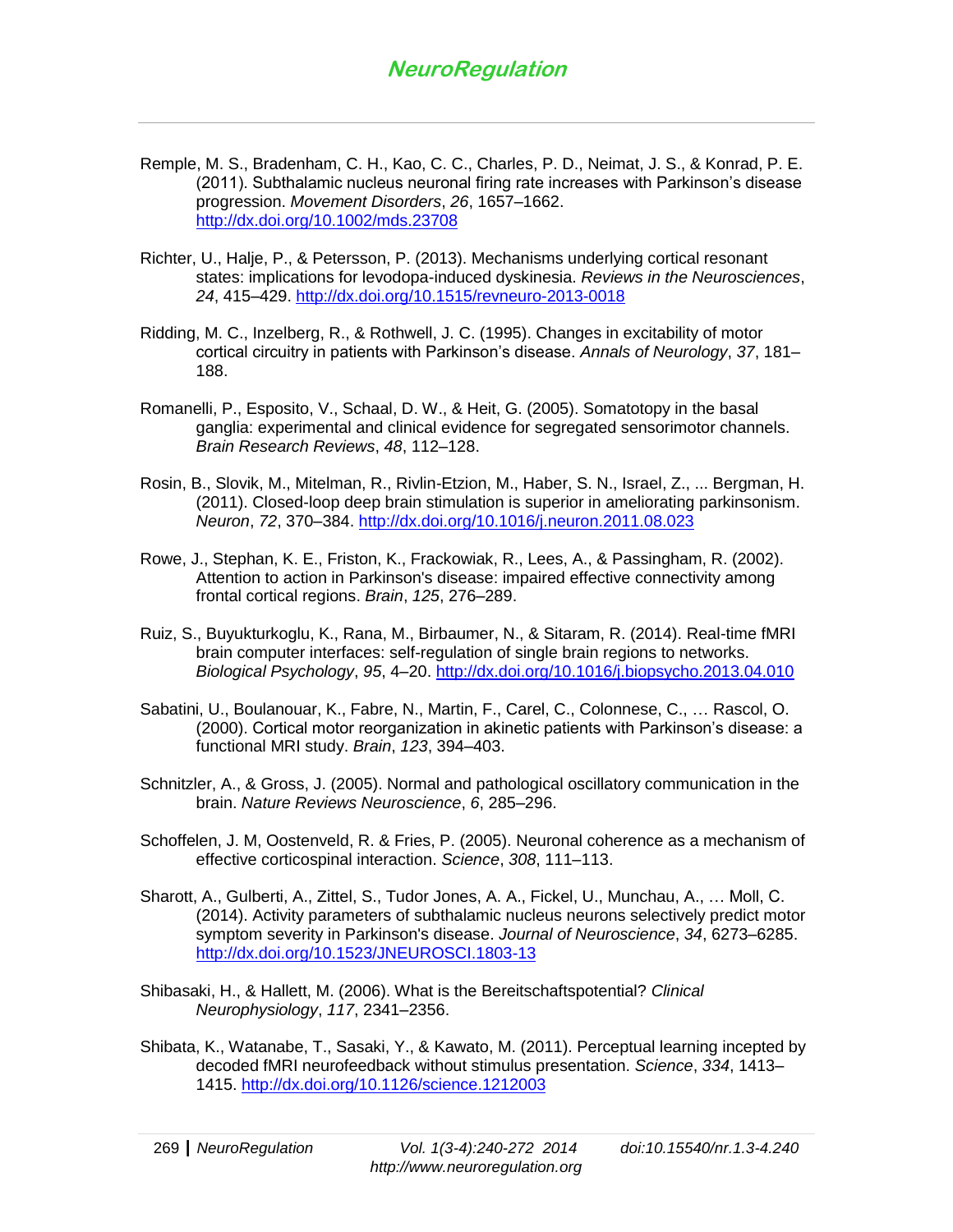- Silberstein, P., Pogosyan, A., Kühn, A. A., Hotton, G., Tisch, S., Kupsch, A., ... Brown, P. (2005). Cortico-cortical coupling in Parkinson's disease and its modulation by therapy. *Brain*, *128*, 1277–1291.
- Sitaram, R., Lee, S., Ruiz, S., Rana, M., Veit, R., & Birbaumer, N. (2011). Real-time support vector classification and feedback of multiple emotional brain states. *NeuroImage*, *56*, 753–765.<http://dx.doi.org/10.1016/j.neuroimage.2010.08.007>
- Steigerwald, F., Pötter, M., Herzog, J., Pinsker, M., Kopper, F., Deuschl, G., & Volkmann, J. (2008). Neuronal activity of the human subthalamic nucleus in the parkinsonian and nonparkinsonian state. *Journal of Neurophysiology*, *100*(5), 2515–2524. <http://dx.doi.org/10.1152/jn.90574.2008>
- Stein, E., & Bar-Gad, I. (2013). Beta oscillations in the cortico-basal ganglia loop during parkinsonism. *Experimental Neurology*, *245*, 52–59. <http://dx.doi.org/10.1016/j.expneurol.2012.07.023>
- Steriade, M. (2003). The corticothalamic system in sleep. *Frontiers in Bioscience: A journal and virtual library*, *8*, d878–899.
- Subramanian, L., Hindle, J. V., Johnston, S., Roberts, M. V., Husain, M., Goebel, R., & Linden, D. (2011). Real-time functional magnetic resonance imaging neurofeedback for treatment of Parkinson's disease. *Journal of Neuroscience*, *31*, 16309–16317. <http://dx.doi.org/10.1523/JNEUROSCI.3498-11>
- Sulzer, J., Haller, S., Scharnowski, F., Weiskopf, N., Birbaumer, N., Blefari, M. L., & Sitaram, R. (2013). Real-time fMRI neurofeedback: progress and challenges. *NeuroImage*, 76, 386–399.<http://dx.doi.org/10.1016/j.neuroimage.2013.03.033>
- Surmeier, D. J., Ding, J., Day, M., Wang, Z., & Shen, W. (2007). D1 and D2 dopaminereceptor modulation of striatal glutamatergic signalling in striatal medium spiny neurons. *Trends in Neurosciences*, *30*, 228–235.
- Swann, N., Tandon, N., Canolty, R., Ellmore, T. M., McEvoy, L. K., Dreyer, S., … Aron, A. (2009). Intracranial EEG reveals a time- and frequency-specific role for the right inferior frontal gyrus and primary motor cortex in stopping initated responses. *Journal of Neuroscience*, *29*, 12675–12685. <http://dx.doi.org/10.1523/JNEUROSCI.3359-09.2009>
- Swann, N., Poizner, H., Houser, M., Gould, S., Greenhouse, I., Cai, W., … Aron, A. (2011). Deep brain stimulation of the subthalamic nucleus alters the cortical profile of response inhibition in the beta frequency band: A scalp EEG study in Parkinson's disease. *The Journal of Neuroscience*, *31*, 5721–5729. <http://dx.doi.org/10.1523/JNEUROSCI.6135-10.2011>
- Tachibana, Y., Iwamuro, H., Kita, H., Takada, M., & Nambu, A. (2011). Subthalamo-pallidal interactions underlying Parkinsonian neuronal oscillations in the primate basal ganglia. *European Journal of Neuroscience*. *34*, 1470–1484. <http://dx.doi.org/10.1111/j.1460-9568.2011.07865.x>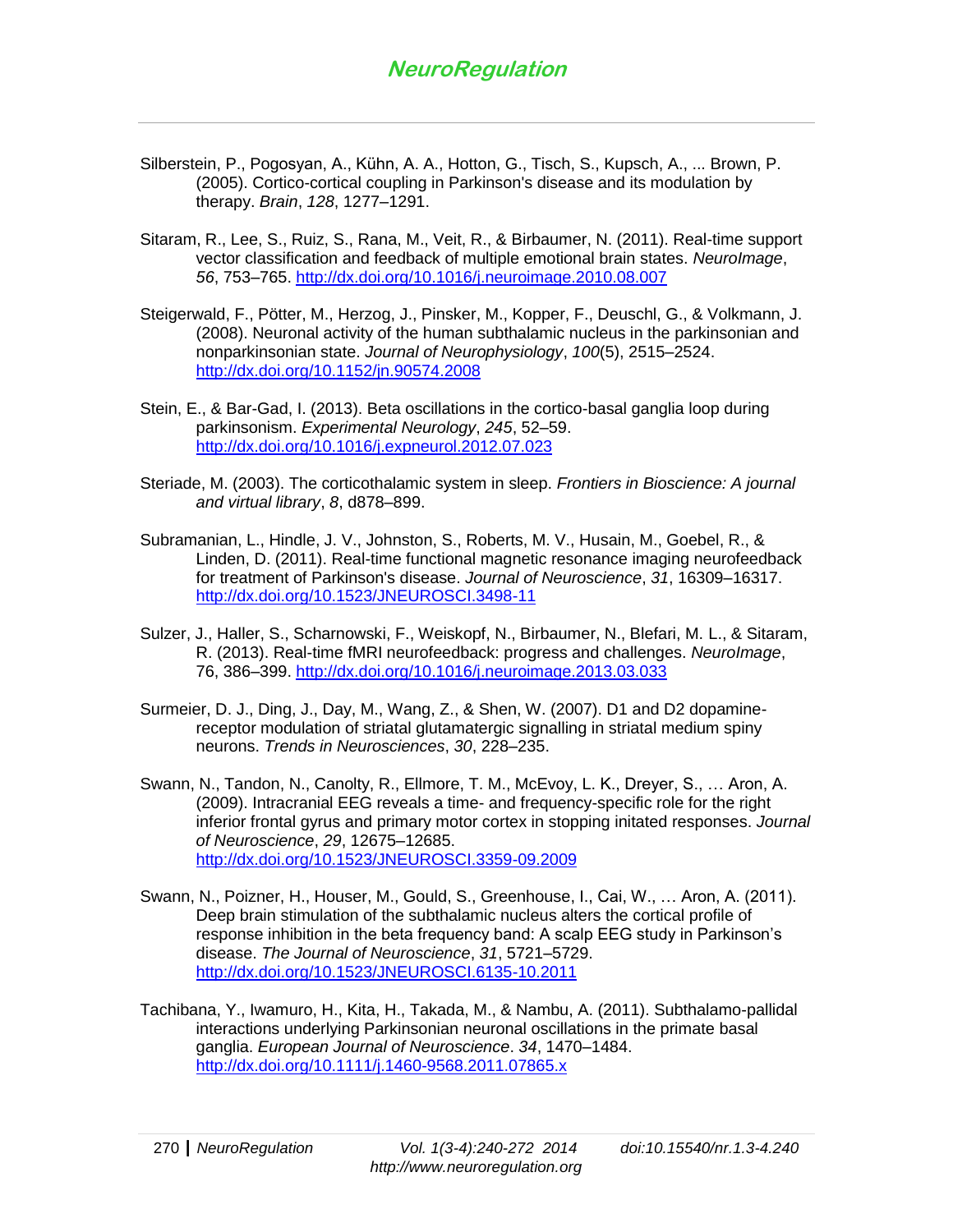- Thompson, M., & Thompson, L. (2002). Biofeedback for movement disorders (dystonia with parkinson's disease): Theory and Preliminary. *Journal of Neurotherapy*, *6*(4), 51–70.
- Timmermann, L., Gross, J., Dirks, M., Volkmann, J., Freund, H. J., & Schnitzler, A. (2003). The cerebral oscillatory network of parkinsonian resting tremor. *Brain*, *126*, 199–212.
- Traub, R. D. (2003). Fast oscillations and epilepsy. *Epilepsy Currents*, *3*, 77–79.
- Tye, K. M., & Deisseroth, K. (2012). Optogenetic investigation of neural circuits underlying brain disease in animal models. *Nature Reviews Neuroscience*, *13*, 251–266. <http://dx.doi.org/10.1038/nrn3171>
- Uhlhaas, P. J., & Singer, W. (2010). Abnormal neural oscillations and synchrony in schizophrenia. *Nature Reviews Neuroscience*, *11*, 100–113. <http://dx.doi.org/10.1038/nrn2774>
- van der Helm, P. A. (2012). Cognitive architecture of perceptual organization: from neurons to gnosons. *Cognitive processing*, *13*, 13–40. [http://dx.doi.org/10.1007/s10339-011-](http://dx.doi.org/10.1007/s10339-011-0425-9) [0425-9](http://dx.doi.org/10.1007/s10339-011-0425-9)
- Van Wijk, B. C., Daffertshofer, A., Roach, N., & Praamstra, P. (2009). A role of beta oscillatory synchrony in biasing response competition? *Cerebral Cortex*, *19*, 1294– 1302.<http://dx.doi.org/10.1093/cercor/bhn174>
- Varela F., Lachaux, J., Rodriguez, E., & Martinerie, J. (2001). The brainweb: phase synchronization and large-scale integration. *Nature Reviews Neuroscience*, *2*, 229– 239.
- Von Stein, A., & Sarnthein, J. (2000). Different frequencies for different scales of cortical integration: from local gamma to long range alpha/theta synchronization. *International Journal of Psychophysiology*, *38*, 301–313. [http://dx.doi.org/10.1016/S0167-8760\(00\)00172-0](http://dx.doi.org/10.1016/S0167-8760%2800%2900172-0)
- Wang, X. J. (2010). Neurophysiological and computational principles of cortical rhythms in cognition. *Physiological Reviews*, *90*, 1195–1268. <http://dx.doi.org/10.1152/physrev.00035.2008>
- Weinberger, M., Mahant, N., Hutchison, W. D., Lozano, A. M., Moro, E., Hodaie, M., … Dostrovsky, J. (2006). Beta oscillatory activity in the subthalamic nucleus and its relation to dopaminergic response in Parkinson's disease. *Journal of Neurophysiology*, *96*, 3248–3256.<http://dx.doi.org/10.1152/jn.00697.2006>
- Williams, D., Tijssen, M., Van Bruggen, G., Bosch, A., Insola, A., Di Lazzaro, V., & Brown, P. (2002). Dopamine-dependent changes in the functional connectivity between basal ganglia and cerebral cortex in humans. *Brain*, *125*, 1558–1569. <http://dx.doi.org/10.1093/brain/awf156>
- Williams, D., Kuhn, A., Kupsch, A., Tijssen, M., van Bruggen, G., Speelman, H., & Brown, P. (2005). The relationship between oscillatory activity and motor reaction time in the parkinsonian subthalamic nucleus. *European Journal of Neuroscience*. *21*, 249–258. <http://dx.doi.org/10.1111/j.1460-9568.2004.03817.x>